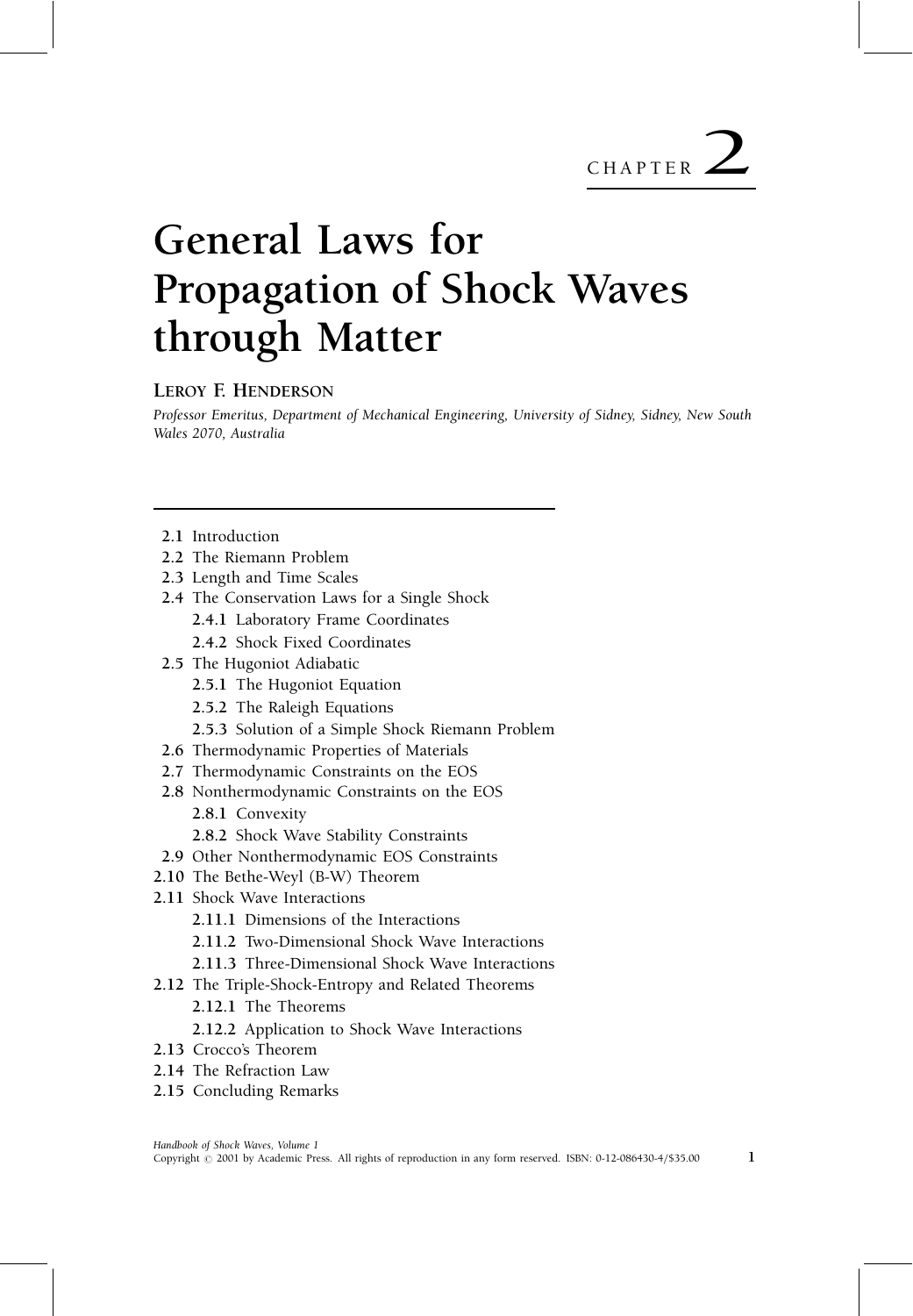### 2.1 INTRODUCTION

The most fundamental information currently known about the propagation of shock waves through any material substance will be presented. It is shown that the equation of state (EOS) has a decisive effect on the shock phenomena that can exist in the material. Five laws or theorems will be presented.

The most important of them is the Rankine-Hugoniot (R-H) equations, which are derived from the conservation laws of mass, momentum, and energy. These equations include terms containing the velocities of the material on both sides of the shock wave. If the equations are manipulated to eliminate these terms, then a single equation containing only thermodynamic variables of state is obtained. This is the Hugoniot equation, and it is the starting point for many investigations. If two other equations, called the Raleigh equations, both of which are also obtained by manipulation, are appended to the Hugoniot equation, then they comprise an equivalent set to the R-H equations. The theory is presented in Sections 2.4 and 2.5.

Next in importance is the Bethe-Weyl (B-W) theorem, which can be applied to either a normal or an oblique shock wave. It is valid for all materials and guarantees the existence of at least one solution to the Hugoniot equation. However, the real power of the theorem is displayed when the material obeys a convex equation of state (EOS),  $G > 0$ , (Sections 2.6 and 2.8) and also when the EOS satisfies the weak constraint,  $\Gamma \leq 2\gamma$  (Section 2.9). Nearly all materials in a single phase satisfy these constraints for practically all-thermodynamic states. In these circumstances the theorem shows that a solution exists and is unique. It also shows that a compressive shock increases the entropy in the material, and that the shock wave propagates at a supersonic velocity relative to the material ahead of it and at a subsonic velocity relative to the material behind it. Conversely, for the rather rare event when  $G < 0$ , then it is an expansive shock that increases the entropy in the material. For these waves the shock propagates at subsonic velocity relative to the material ahead of it and at a supersonic velocity relative to the material behind it. Numerous experiments have confirmed the existence of these extraordinary waves. The theory is presented in Section 2.10.

Following from the B-W theorem is the triple-shock-entropy theorem. It is applicable to one- and two-dimensional shock wave interactions (1D and 2D). Some general properties of interactions can be obtained from it when the material EOS satisfies the previous constraints  $G > 0$  and  $\Gamma \leq 2\gamma$ . For example, if two shock waves approach each other and are parallel (1-D interaction), then after they collide, the outgoing waves must be shock waves. However, if two such shock waves interact by one overtaking the other, then the outgoing waves can be either a pair of shock waves or a shock wave and an expansion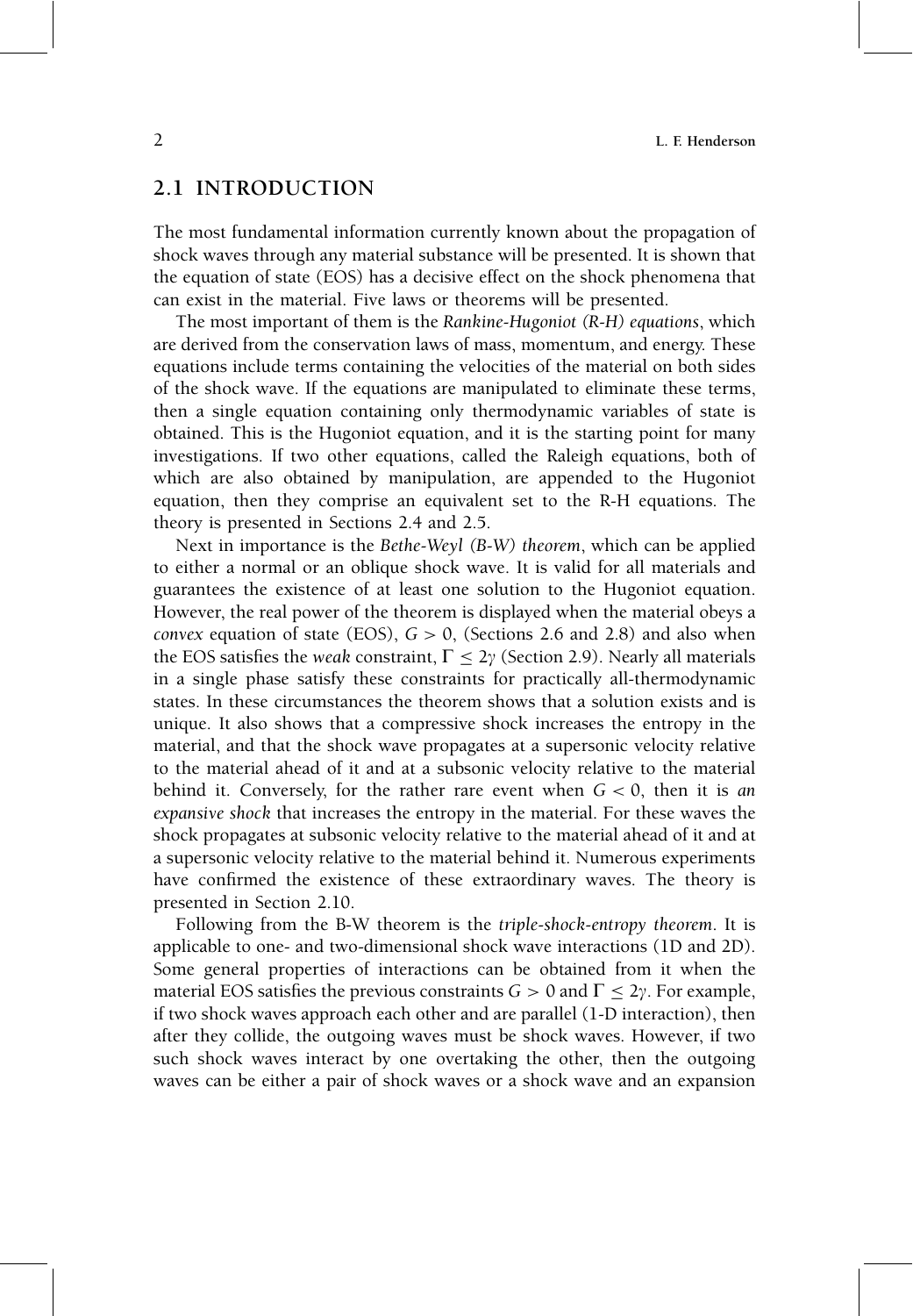wave. The theorem and its consequences are presented in Sections 2.11 and 2.12.

Next is Crocco's theorem, which is important when velocity, entropy, and/or total enthalpy gradients are present ahead of the shock wave. Furthermore, it is often useful if the shock wave is curved, especially if there is an entropy gradient along it. It shows how a shock wave can be a source of vorticity. This theorem, which is applicable to any material, is presented in Section 2.13.

Finally, the refraction law is presented in Section 2.14. It is purely kinematic and thus can be applied to any material. It is useful for both 2D and 3D interactions when several waves emanate from a single point called a wave node. It gives a powerful means for finding the condition where one wave pattern changes into another under a continuous change in one or more of the system parameters.

### 2.2 THE RIEMANN PROBLEM

``A Riemann problem is de®ned for a system of conservation laws such as mass, momentum and energy, as an initial value problem such that the initial data have no length or time scales, or in other words the data is constant along ray paths'' (Courant and Friedrichs, 1948). The classic example is the shock tube problem studied by Riemann (1860). Many shock problems have this scale invariant character, but not all.

### 2.3 LENGTH AND TIME SCALES

One length scale that is always present is the thickness of the shock wave. The simplest example is that of a monatomic gas. Its shock wave thickness is about four mean free paths, that is, it takes about four molecular collisions to adjust the equilibrium state upstream of the shock to downstream of it. The molecular processes inside the shock wave are not in equilibrium. A shock wave is thicker in polyatomic gases because molecular rotation and vibration require more collisions for equilibrium to be attained. For weak shock waves in the atmosphere the thickness may be of the order of one 1 km because of the large number of collisions required to attain vibrational equilibrium in nitrogen, especially when moisture is present ( Johannesen and Hodgson, 1979). The shock wave thickness is also increased by chemical reactions as with detonations (Fickett and Davis, 1979), and by dissociation and ionization. More generally, the velocity and the thermal gradients inside the shock wave imply the importance of the material transport properties—particularly viscosity and heat conductivity (Zeldovich and Raizer; 1966; Thompson, 1972,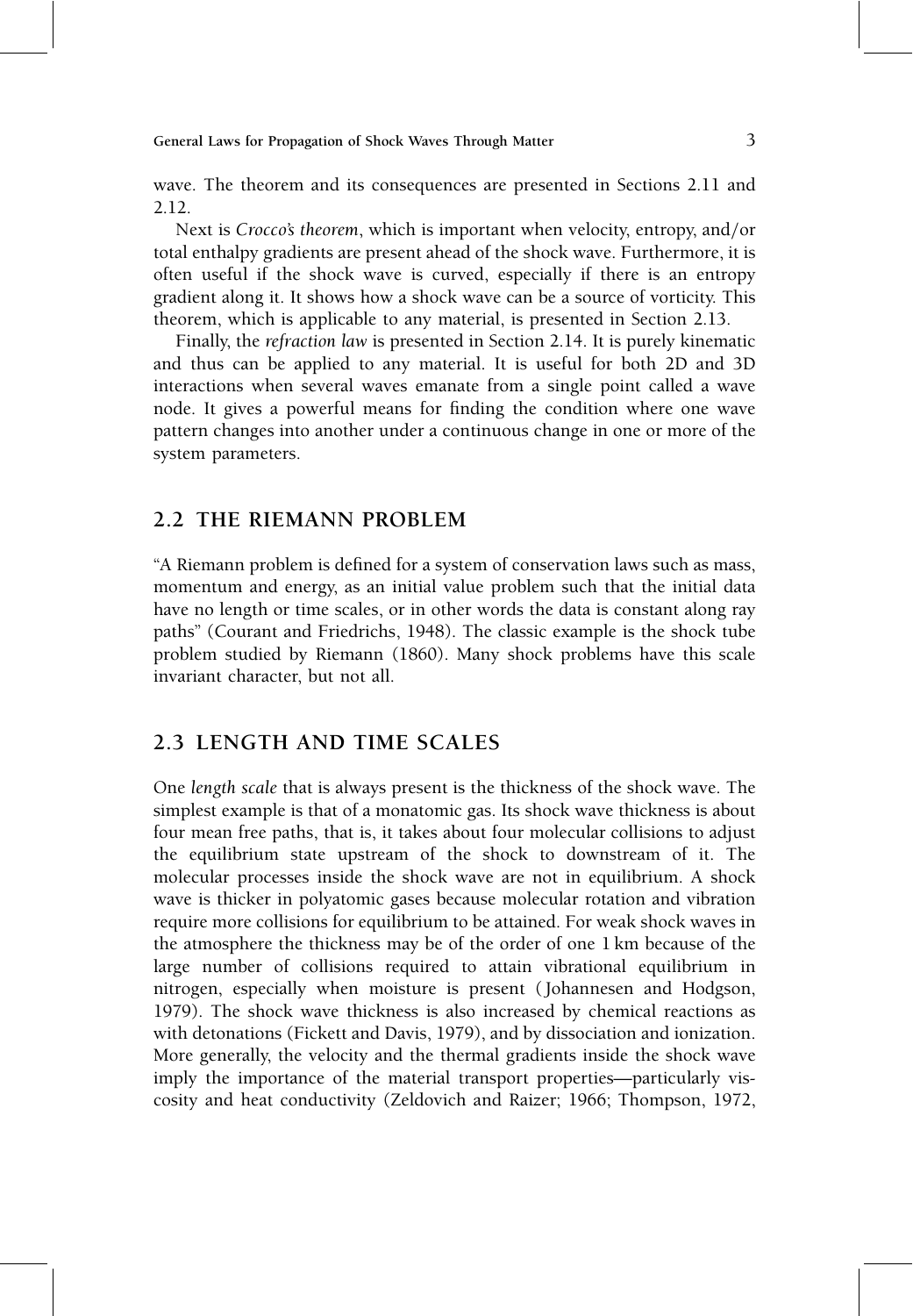p. 363). If the shock wave thickness length scale is too small to be of signi ficance to the problem then it is sufficient to consider only the equilibrium states on both sides of the shock. One then has a shock Riemann problem.

Time scales are often important, but only two occurrences will be mentioned here. First, a time scale is present if the shock wave becomes unstable and splits into two waves moving in the same direction (Section 2.10). Suppose that an intense shock wave propagates into a metal, which is initially at atmospheric pressure and temperature, and suppose it also compresses the metal beyond its yield point. It is known that eventually the shock wave will split into two waves. The first is a precursor shock wave that compresses the metal to its yield point, and the second is a compressive plastic wave (Zeldovich and Raizer, 1966). Second, a shock wave may induce a change in phase of the material. A well-known example is the  $\alpha \rightarrow \varepsilon$  (body-centeredcubic to hexagonal-close-packed) phase transformation in iron that takes place at 12.8 Gpa, which can also cause splitting (Duvall and Graham, 1977). However, in many cases the time to attain equilibrium is orders of magnitude



FIGURE 2.1 Phase diagram for water substance.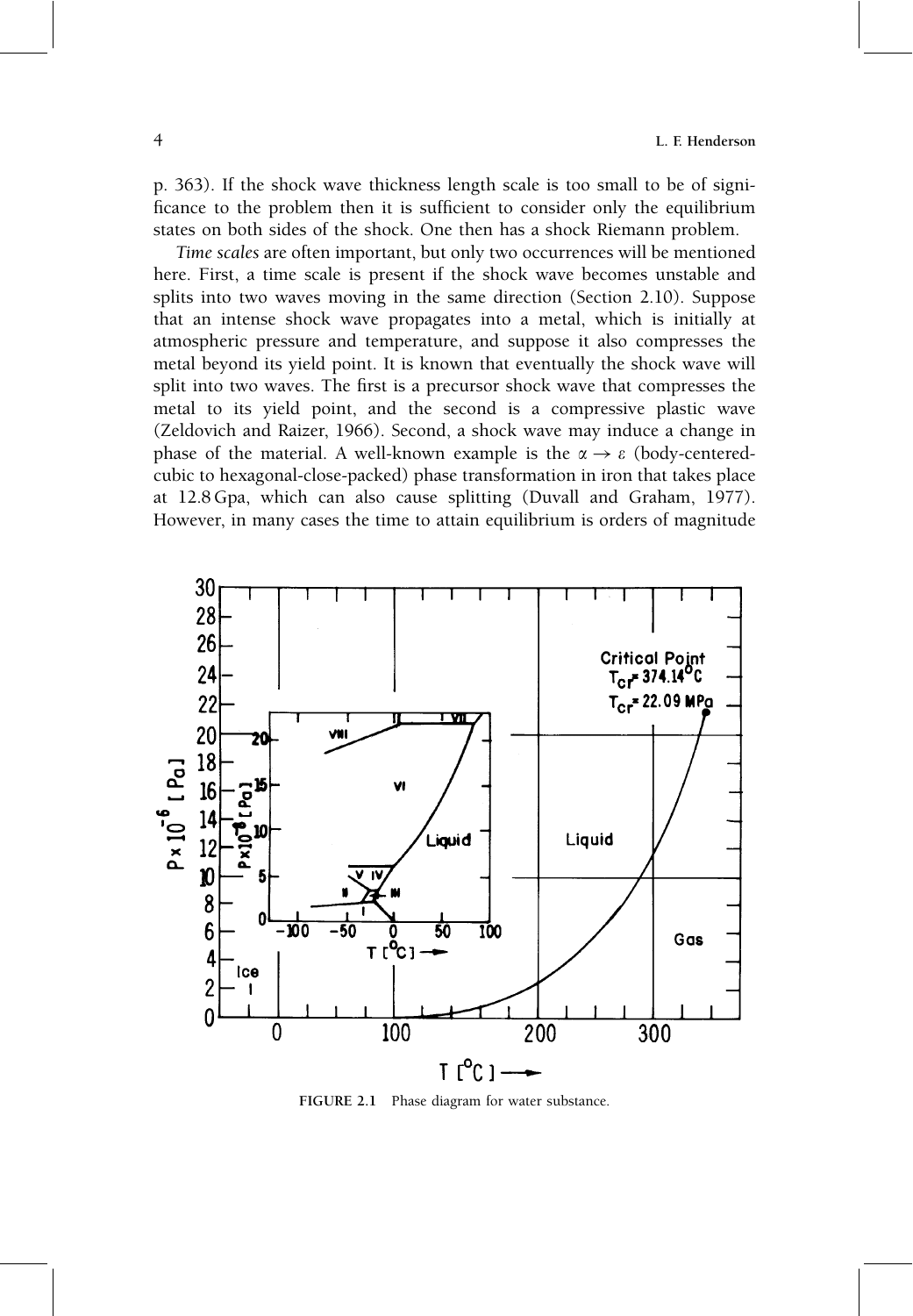greater than the time for the shock wave to pass through the material. In this case there will be no phase change, and any equilibrium can only be metastable; there will then be no time scale. For example, if a shock wave compressed water at atmospheric pressure to a pressure  $P > 10^4$  atm (1000 MPa), and if thermodynamic equilibrium were attained, then ice (VII) would exist downstream of the shock wave (see Fig. 2.1). However, this does not usually happen because of the long time required for attaining equilibrium (Bethe, 1942). Instead, the water remains in the liquid phase but in metastable equilibrium. The time scale for thermodynamic equilibrium reduces rapidly, however, if the compressed state approaches a spinodal condition (Section 2.7).

### 2.4 THE CONSERVATION LAWS FOR A SINGLE SHOCK

### 2.4.1 LABORATORY FRAME COORDINATES

Suppose the material is contained in a cylinder of cross-sectional area A. One end of the cylinder is open, but the other is closed by a piston that is in contact with the material. Initially, Fig. 2.2a shows that the system is at rest. Suppose that at time  $t = 0$ , the piston impulsively acquires the finite velocity  $U_p$  in the x-direction. Then it instantly begins to drive the material to the right at the same velocity  $U_p$ . This is accomplished by a shock wave s that instantly appears on the face of the piston and propagates into the material with the finite velocity  $U_s > U_p$  (see Fig. 2.2b). As  $U_s$  is finite (it must be less than the velocity of light!), the material to the left of the shock wave moves at the velocity  $U_p$ , but the material to the right of it remains at rest. The equations from the conservation laws for mass, momentum, and energy can now be derived. It is assumed for simplicity that the system has adiabatic walls, that body forces such as gravity and electromagnetism are negligible and that there is no heat transfer by radiation across the shock.

#### Conservation of Mass

After unit time the piston has moved a distance  $U_{\rm p}$  and the shock a distance  $U_{\rm s}$ . During that time the shock compresses a mass of the material from its initial volume AU<sub>s</sub> to  $A(U_s - U_p)$ . The density therefore increases from  $\rho_0$  to  $\rho$ , so by conservation of mass

$$
\rho_0 U_s = \rho (U_s - U_p) = \dot{m}
$$
\n(2.1)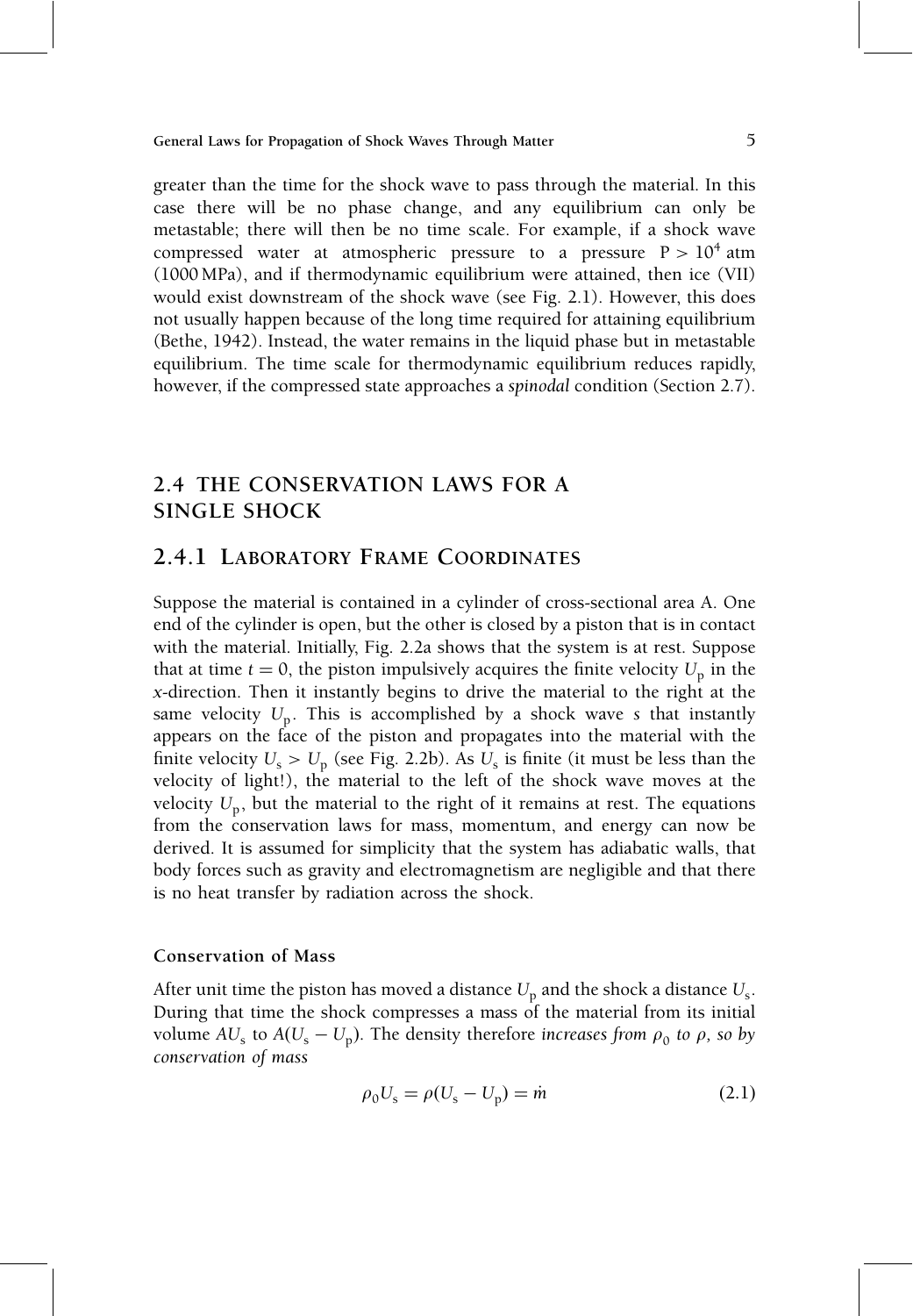

FIGURE 2.2 Shock wave generated by the impulsive motion of a piston. a) Initial state at rest; b) state in unit time after the piston had acquired velocity  $U<sub>p</sub>$  impulsively; and c) motion in shock fixed coordinates ( $p$  is the piston and  $s$  is the shock wave).

where  $\dot{m}$  is the mass flux of material passing through the shock wave. Notice that it is strictly true that  $U_s > U_p$ , for if  $U_s = U_p$  then  $\rho = \infty$ , which is physically impossible with the current state of knowledge.

#### Conservation of Momentum

The piston applies a driving force  $(P - P_0)A$  to the material, causing it to acquire a momentum per unit time of  $(\rho_0U_sA)U_p = \dot{m}AU_p$ . Then from conservation of momentum

$$
P - P_0 = \rho_0 U_s U_p \tag{2.2}
$$

#### Conservation of Energy

The compressive work that the piston does on the material in unit time is  $PAU_p$ . The energy gained by the material in unit time is the sum of the kinetic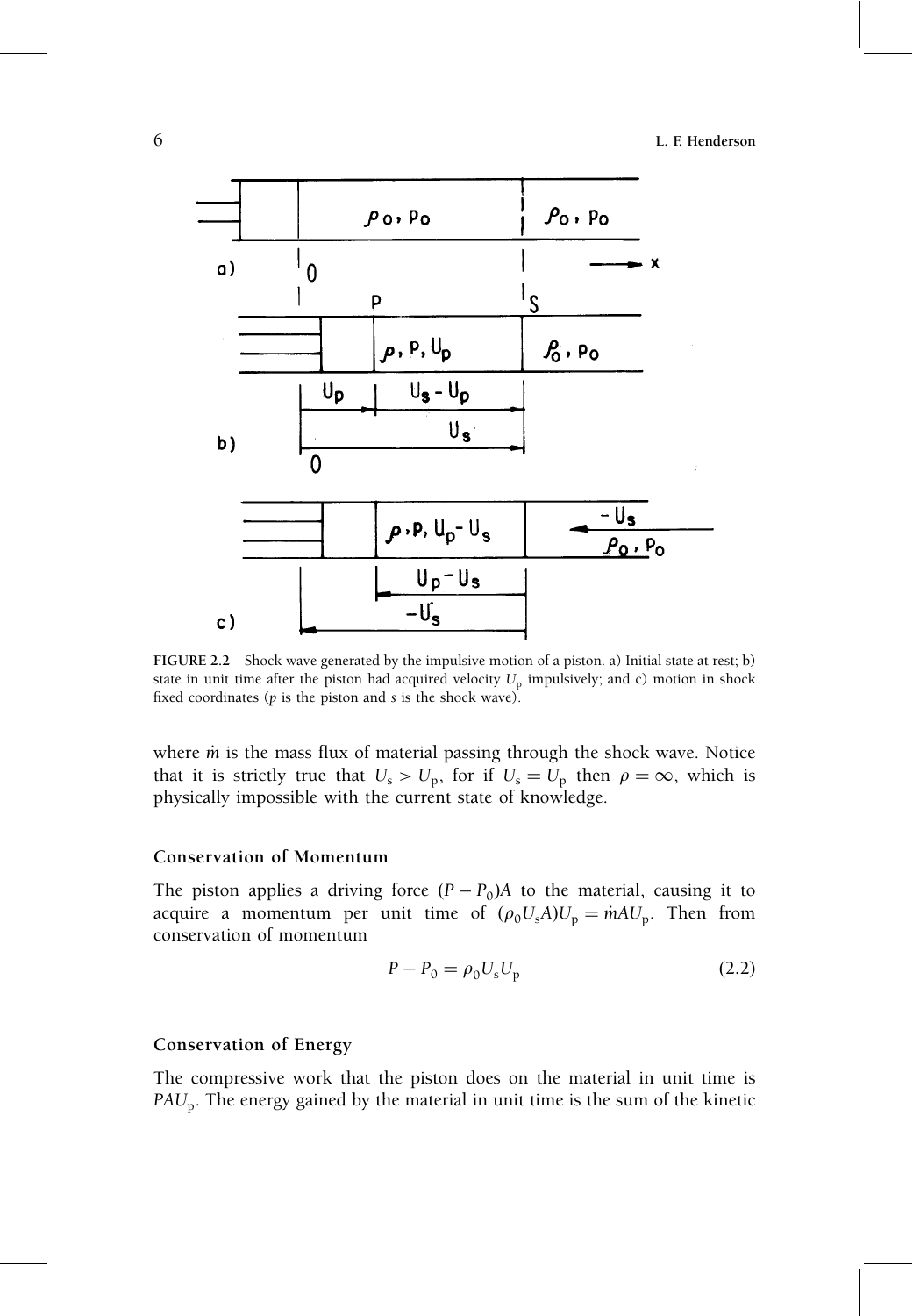$\frac{1}{2}(\rho_0 U_s A) U_p^2$  and the internal energy  $(\rho_0 U_s A)(e - e_0)$ . Thus by conservation of energy

$$
PU_{\rm p} = \rho_0 U_{\rm s} \left( \frac{1}{2} U_{\rm p}^2 + e - e_0 \right)
$$
 (2.3)

The preceding equations are the conservation laws for a single shock wave. They are of fundamental importance.

#### 2.4.2 SHOCK FIXED COORDINATES

It is often convenient to transform the conservation laws into a coordinate system that is at rest with respect to the shock. This is easily accomplished by subtracting the shock wave velocity  $U_s$  from the (zero) particle velocity ahead of the shock wave and also from the particle velocity  $U_p$  behind it. Then

$$
u_0 = -U_{\rm s} \tag{2.4.1}
$$

and

$$
u = Up - Us
$$
 (2.4.2)

where  $u_0$  and u are the particle (material) velocities ahead of and behind the shock, respectively, and relative to it. The last of these equations can be written as

$$
U_{\rm p} = u - u_0 \tag{2.5}
$$

Substituting Eq.  $(4)$  into Eqs.  $(2.1)$ – $(2.3)$  we acquire, after some algebra, the conservation laws in shock fixed coordinates. They are also called the Rankine-Hugoniot equations.

$$
\rho u = \rho_0 u_0 \tag{2.6}
$$

$$
p + \rho u^2 = p_0 + \rho_0 u_0^2 \tag{2.7}
$$

$$
\frac{p}{\rho} + e + \frac{1}{2}u^2 = \frac{p_0}{\rho_0} + e_0 + \frac{1}{2}u_0^2
$$
 (2.8)

Equation (2.8) can also be written in terms of the enthalpy,  $h p/p + e$ , as:

$$
h + \frac{1}{2}u^2 = h_0 + \frac{1}{2}u_0^2 = h_t
$$
 (2.9)

which is called Bernoulli's equation. Here,  $h_t$  is the total enthalpy.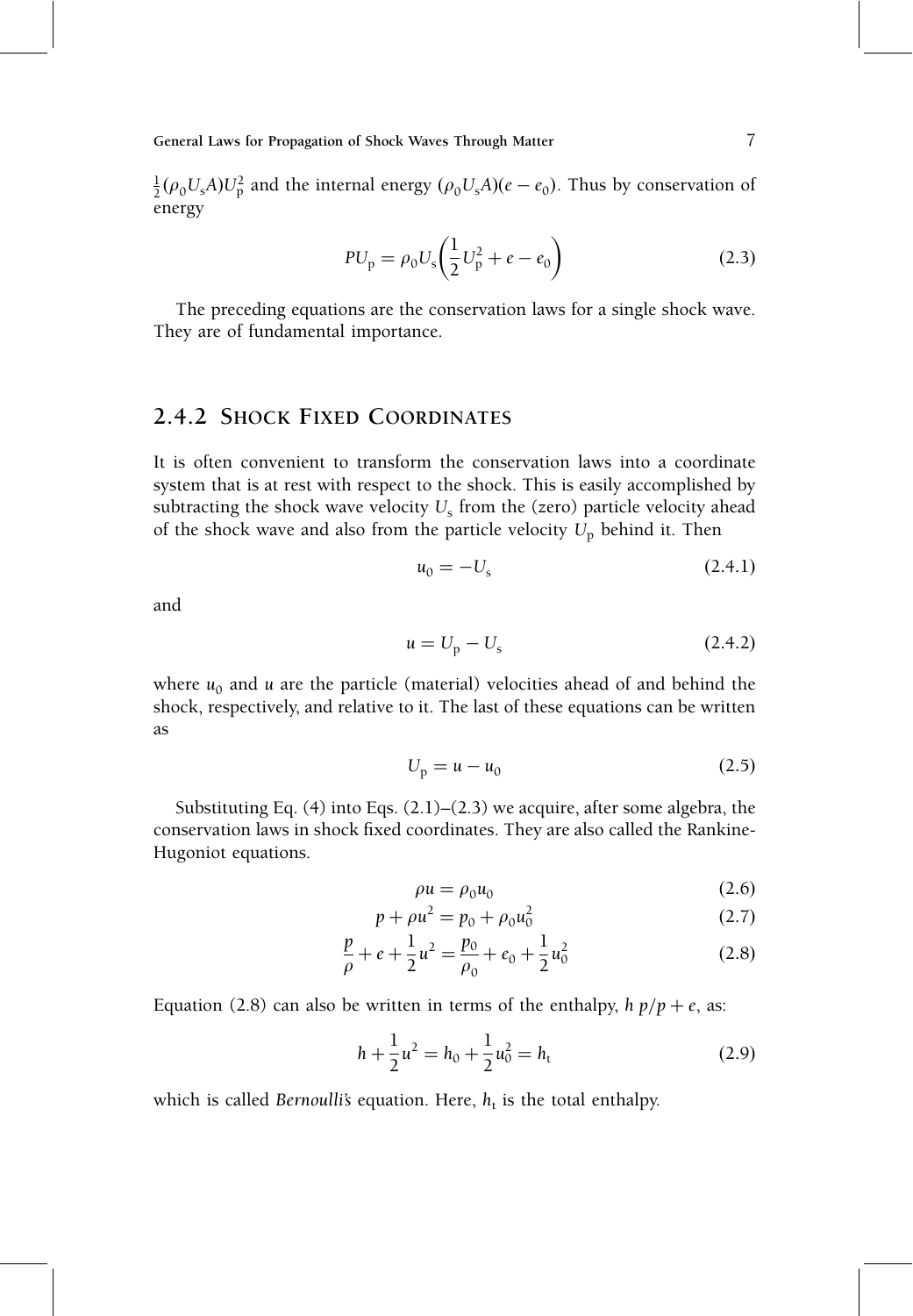#### 2.5 THE HUGONIOT ADIABATIC

### 2.5.1 THE HUGONIOT EQUATION

If velocities  $U_s$  and  $U_p$  are eliminated from Eqs. (2.1)–(2.3) then the conservation laws reduce to a single equation, which is a function only of the variables of state. It is called the Hugoniot equation, and it is fundamental to shock wave theory.

$$
e - e_0 = \frac{1}{2}(p + p_0)(v_0 - v)
$$
\n(2.10)

Notice that a neater form of it is obtained if the densities  $\rho_0$  and  $\rho$  are replaced by the specific volumes  $v_0$  and v, respectively, where  $v = 1/\rho$ . In order to plot the Hugoniot curve in the  $(v, p)$ -plane it is necessary to know the initial state  $(v_0, p_0)$  of the material and its equation of state (EOS), or its equivalent such as a table of state properties.

#### 2.5.2 THE RALEIGH EQUATIONS

If  $u_0$  or u is eliminated from Eqs. (2.6) and (2.7), we obtain the Rayleigh equations

$$
\rho_0^2 U_s^2 = \rho_0^2 u_0^2 = \rho^2 u^2 = -\frac{\Delta p}{\Delta v}
$$
 (2.11)

where  $\Delta p = p - p_0$  and  $\Delta v = v - v_0$ . If the pressure jump across a shock becomes vanishingly small, that is  $p \to p_0$ , then  $v \to v_0$  and  $u \to u_0$ , and one also finds that the specific entropy is  $s \rightarrow s_0$  [Eq. (2.35) in Section 2.8.1]; then the limit equation (2.11) becomes

$$
\rho_0^2 a_0^2 = -\left[\frac{\partial p}{\partial v}\right]_S \tag{2.12.1}
$$

$$
a_0^2 = -v_0^2 \left[\frac{\partial p}{\partial v}\right]_S \tag{2.12.2}
$$

where  $a_0$  is the speed of sound in the undisturbed material. It follows that  $-U_s = u_0 \rightarrow a_0$ , so that in the limit the shock wave propagates at the speed of sound, or in other words it is reduced to an acoustic wave. Note that  $-v_0[\partial p/\partial v]_s$ , is the bulk modulus and that  $a_0$  is called the longitudinal sound speed in solid mechanics and is appropriate for an unconstrained material. The sound speed in a thin bar is somewhat smaller (Kolsky, 1953).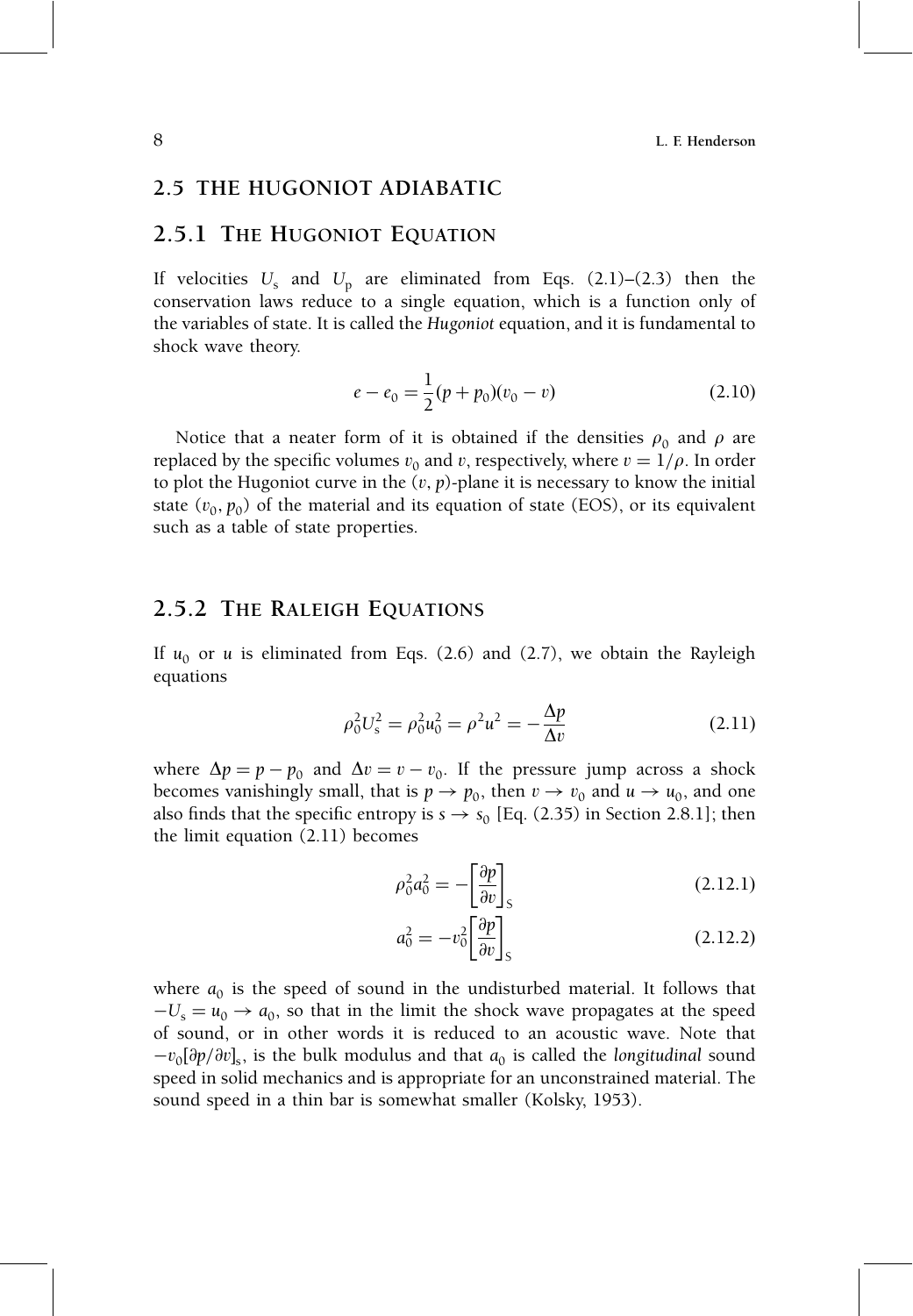Returning to Eqs. (2.1) and (2.2), and replacing  $\rho_0$  and  $\rho$  by  $v_0$  and v and then eliminating  $U_s$  the result, with the help of Eq. (2.5), is

$$
\frac{1}{2}U_p^2 = (u - u_0)^2 = \frac{1}{2}(p - p_0)(v + v_0)
$$
\n(2.13)

which in laboratory frame coordinates is the gain in the kinetic energy per unit mass of the material by the passage of the shock wave. In shock fixed coordinates there is a loss of kinetic energy across the shock wave, because for a compression  $v < v_0$ , and by Eq. (6)  $u < u_0$ , and so  $\frac{1}{2}u^2 < \frac{1}{2}u_0^2$ . From Eqs. (2.8) and (2.10) we get

$$
\frac{1}{2}(u_0^2 - u^2) = (p - p_0)(v + v_0)
$$
\n(2.14)

## 2.5.3 SOLUTION OF A SIMPLE SHOCK RIEMANN PROBLEM

The problem is illustrated in Fig. 2.2. Suppose the initial state  $(v_0, p_0)$  upstream of the shock is given, and also the downstream pressure  $p$ . It is required to find the compressed specific volume v and thus the downstream state  $(v, p)$ . The problem can be solved in the  $(v, p)$ -plane when the EOS of the material is known  $p = p(e, v)$ . The Hugoniot curve can be plotted by using Eq. (2.10) and the EOS, and  $v$  can then be found because  $p$  is given (see Fig. 2.3). The slope of



FIGURE 2.3 Hugoniot curve H and Raleigh line R in the  $(v, p)$ -plane.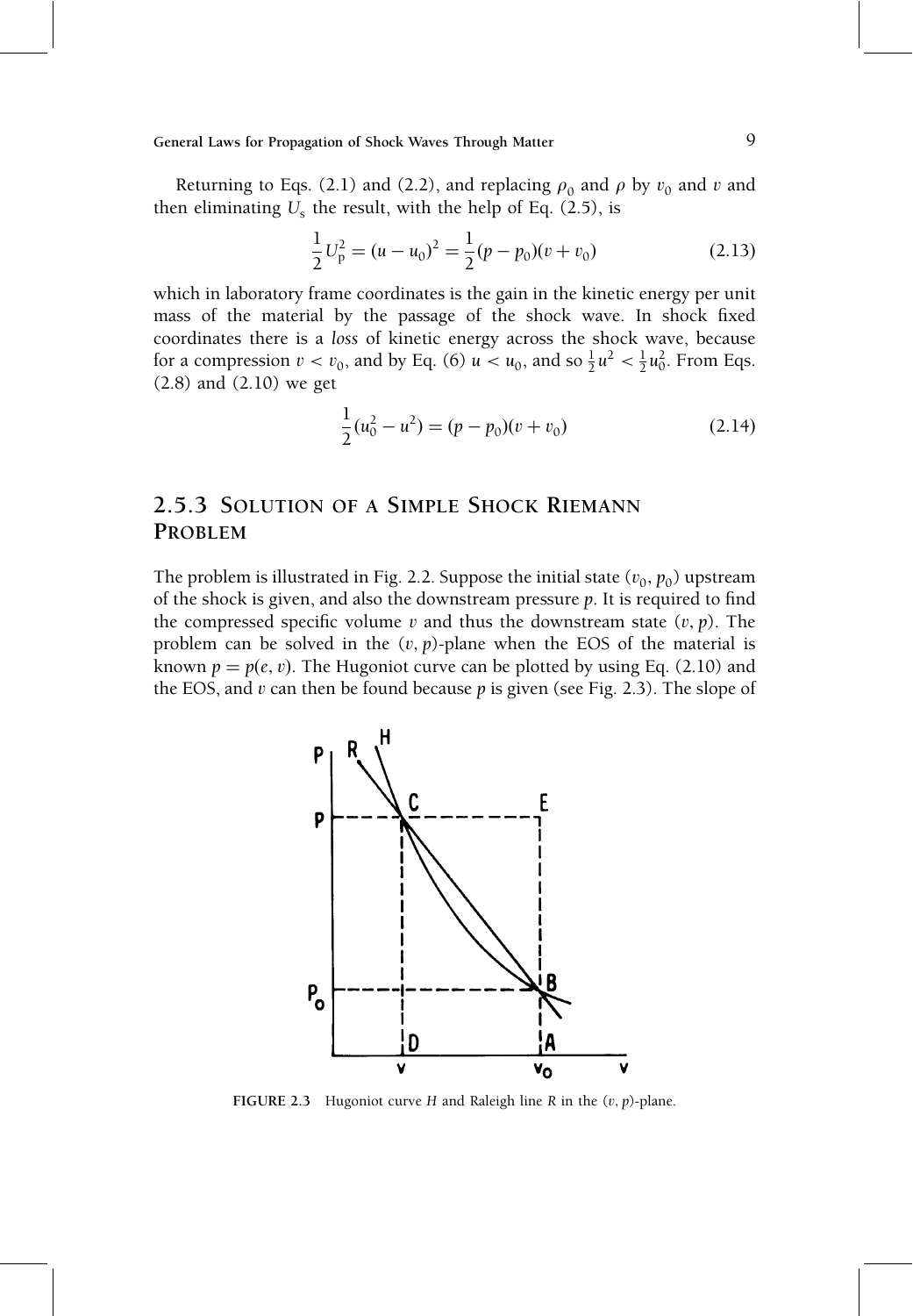the Raleigh line  $\Delta p/\Delta v$  can now be calculated and it is a constant; this means that the Raleigh line is straight in this plane. From Eq. (11),  $U_s^2/v_0^2 = \Delta p/\Delta v$ , from which we find  $U_s$ . By Eq. (2.10) the gain in the internal energy is represented by the trapezium ABCDA, while by Eq. (2.13) the gain in the kinetic energy per unit mass (laboratory frame) is represented by the triangle BECB. By Eq. (2.3) the total gain in energy per unit mass is represented by the rectangle AECDA.

### 2.6 THERMODYNAMIC PROPERTIES OF MATERIALS

It is important to notice that the conservation laws, the Hugoniot, and the Raleigh equations are independent of any equation of state. Consequently, these laws and equations can be applied to any material. Nevertheless, the EOS has a decisive effect on the nature of the shock phenomena that appears in it. However, before these effects can be discussed it is necessary to define the thermodynamic properties that will be needed.

The fundamental equation

$$
e = e(v, s) \tag{2.15}
$$

contains all the thermodynamic information about the system (Callen, 1985). If by definition

$$
T = \left[\frac{\partial e}{\partial s}\right]_{\rm V} \tag{2.16.1}
$$

and

$$
-p = \left[\frac{\partial e}{\partial v}\right]_{S}
$$
 (2.16.2)

then by using Eqs.  $(2.16.1)$  and  $(2.16.2)$ , in differential form, Eq.  $(2.15)$ becomes

$$
de = Tds - pdv \tag{2.17}
$$

where  $T$  is the temperature. Equations  $(2.16.1)$  and  $(2.16.2)$  are the thermal and mechanical EOS, respectively, and they can also be written

$$
T = T(v, s) \text{ and } p = p(v, s)
$$
 (2.18.1)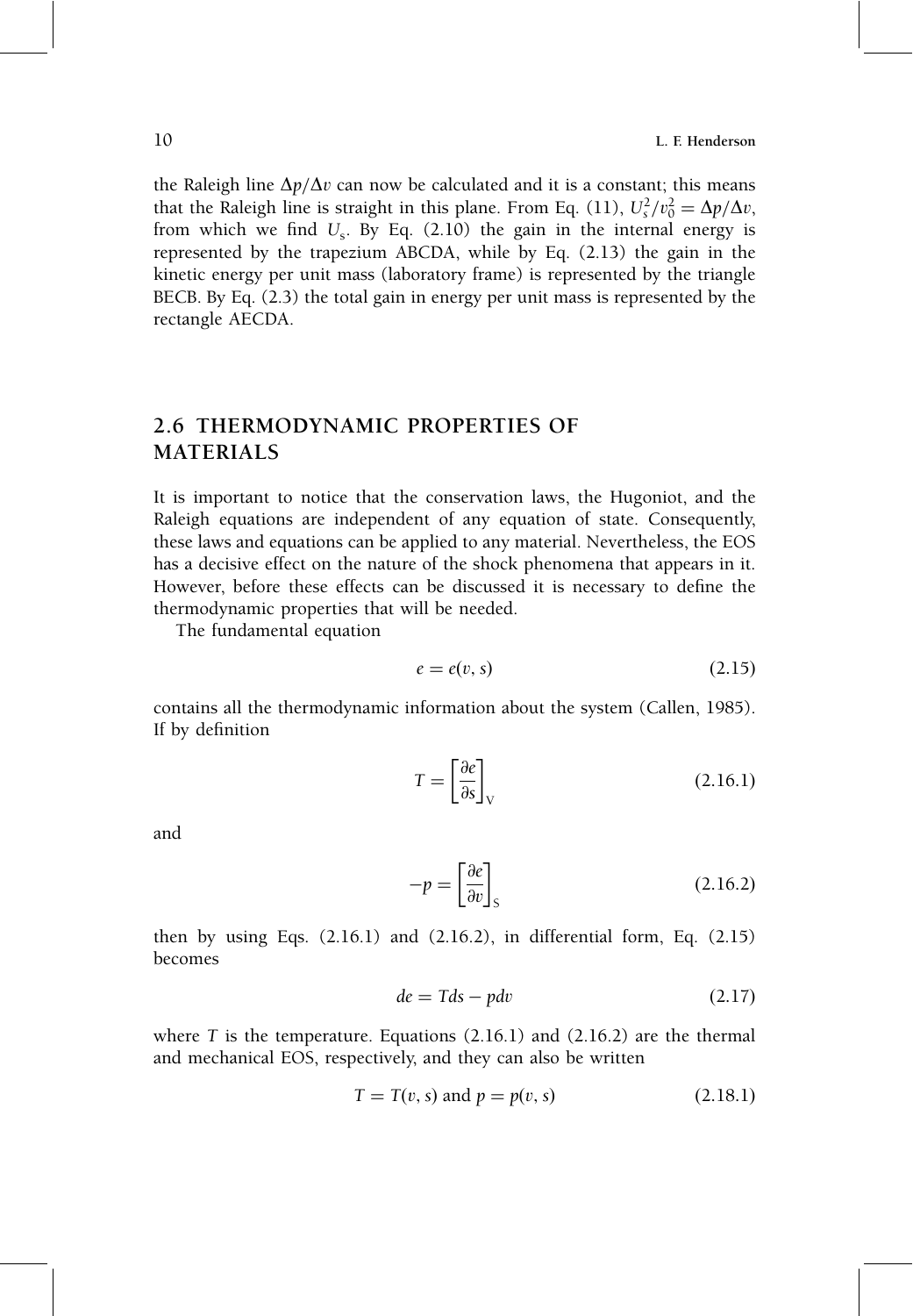It is often useful to define the EOS in terms of  $(v, e)$  rather than in  $(v, s)$ . By Eqs.  $(2.16.1)$  and  $(2.16.2)$  this is always possible because  $e$  is a monotonically increasing function of s, as  $T > 0$  and  $T = 0$  is unattainable, and so,

$$
T = T(v, e) \text{ and } p = p(v, e)
$$
 (2.18.2)

The specific heats

$$
C_{\rm V} = T \left[ \frac{\partial_{\rm S}}{\partial T} \right]_{\rm V} \text{ and } C_{\rm P} = T \left[ \frac{\partial_{\rm S}}{\partial T} \right]_{\rm P}
$$
 (2.19)

The compressibilities

$$
K_{\rm S} = -\frac{1}{v} \left[ \frac{\partial v}{\partial p} \right]_{\rm S} \text{ and } K_{\rm T} = -\frac{1}{v} \left[ \frac{\partial v}{\partial p} \right]_{\rm T} \tag{2.20}
$$

The coefficient of thermal expansion

$$
\beta = \frac{1}{v} \left[ \frac{\partial v}{\partial T} \right]_{P}
$$
\n(2.21)

Because of the thermodynamic relation

$$
\frac{K_{\rm S}}{K_{\rm T}} = 1 - \frac{\beta^2 v \, T}{C_{\rm P} K_{\rm T}} = \frac{C_{\rm V}}{C_{\rm P}} \tag{2.22}
$$

only three of these five properties are independent. It is conventional to choose these to be  $C_p$ ,  $K_T$ , and  $\beta$ , as tables of them exist for many materials.

In what follows, some of the properties obtained from the second and third derivatives of the energy are of special importance.

The adiabatic exponent

$$
\gamma = \frac{v}{p} \left[ \frac{\partial^2 e}{\partial y^2} \right]_S = \frac{1}{pK_S} = \frac{a^2}{pv} = -\frac{v}{p} \left[ \frac{\partial p}{\partial v} \right]_S \tag{2.23}
$$

where a is the speed of sound. For an ideal gas,  $\gamma$  reduces to the ratio of the specific heats,  $\gamma = C_{P}/C_{V}$ . Notice that  $\gamma$  can often be found from Eq. (2.23) because  $\gamma = a^2 / pv$ . Some values of a, p, and  $\rho = 1/v$  are given in Table 2.1.

The Grüneisen coefficient

$$
\Gamma = -\frac{v}{T}\frac{\partial^2 e}{\partial v \partial s} = -\frac{v}{T} \left[ \frac{\partial T}{\partial v} \right]_S = \frac{v}{C_V} \left[ \frac{\partial p}{\partial T} \right]_V \tag{2.24}
$$

This can be written to show that  $\Gamma$  determines the spacing of the isentropic curves in both of the (ln v, ln p) and  $(v, p)$ -planes

$$
\Gamma = v \left[ \frac{\partial p}{\partial v} \right]_{e} = \frac{v}{T} \left[ \frac{\partial p}{\partial s} \right]_{V} = \frac{pv}{T} \left[ \frac{\partial \ln p}{\partial s} \right]_{\ln} v \tag{2.25}
$$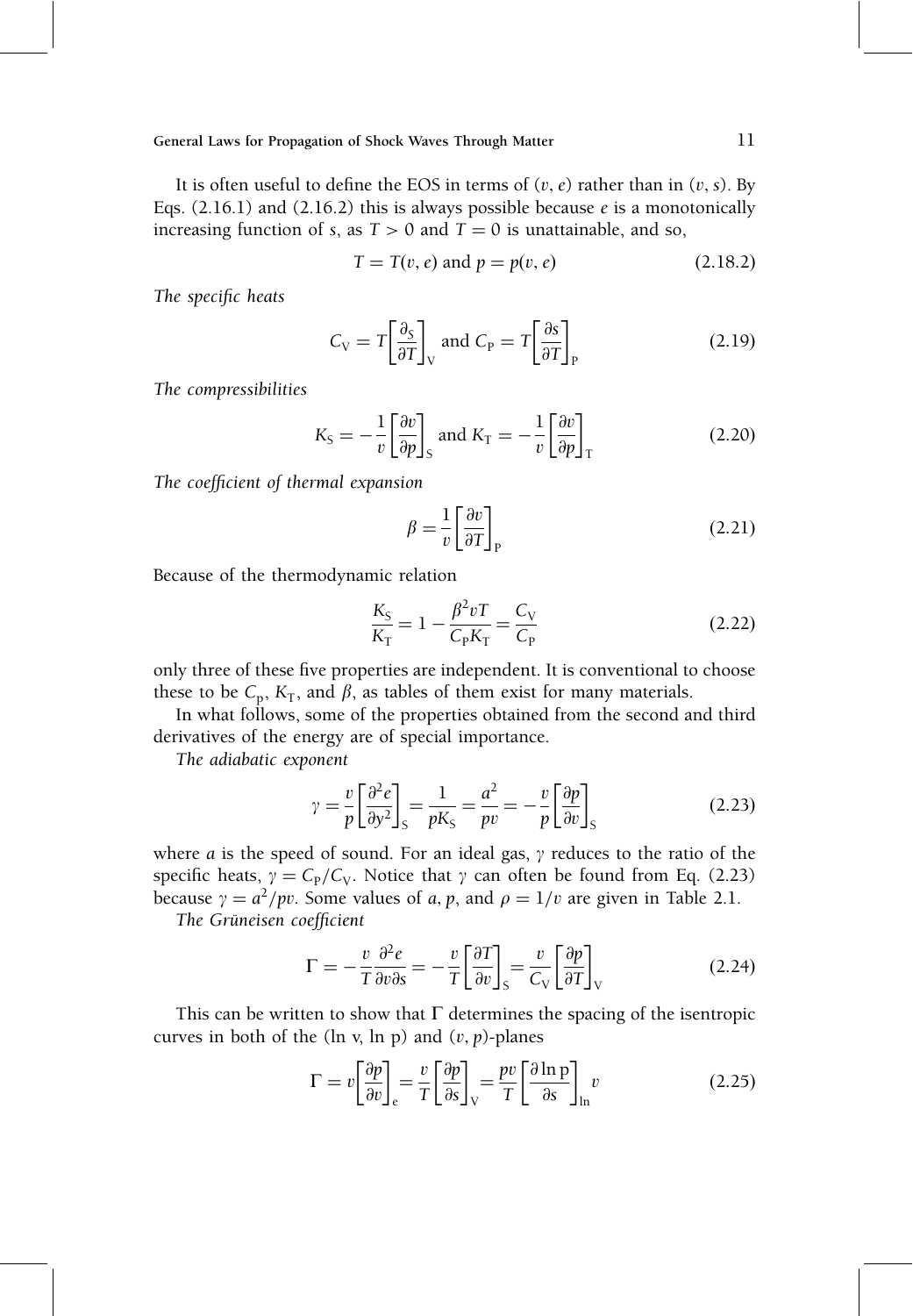|                       | $\rho$                                  | $C_{\rm p}$ | a      |     |       |
|-----------------------|-----------------------------------------|-------------|--------|-----|-------|
| Material <sup>a</sup> | $\left[\mathrm{kg}/\mathrm{m}^3\right]$ | [kJ/kgK     | [km/s] | Г   | $S_S$ |
| Water                 | 1000                                    | 4.19        | 1.51   | 0.1 | 1.92  |
| NaCl <sup>a</sup>     | 2160                                    | 0.87        | 3.53   | 1.6 | 1.34  |
| KCl <sup>b</sup>      | 1990                                    | 0.68        | 2.15   | 1.3 | 1.54  |
| LiF                   | 2640                                    | 1.50        | 5.15   | 2.0 | 1.35  |
| Teflon                | 2150                                    | 1.02        | 1.84   | 0.6 | 1.71  |
| <b>PMMA</b>           | 1190                                    | 1.20        | 2.60   | 1.0 | 1.52  |
| Polyethylene          | 920                                     | 2.30        | 2.90   | 1.6 | 1.48  |
| Polystyrene           | 1040                                    | 1.20        | 2.75   | 1.2 | 1.32  |
| <b>Brass</b>          | 8450                                    | 0.38        | 3.73   | 2.0 | 1.43  |
| Al-2024               | 2790                                    | 0.89        | 5.33   | 2.0 | 1.34  |
| Be                    | 1850                                    | 0.18        | 8.00   | 1.2 | 1.12  |
| Ca                    | 1550                                    | 0.66        | 3.60   | 1.1 | 0.95  |
| Cu                    | 8930                                    | 0.40        | 3.94   | 2.0 | 1.49  |
| Feb                   | 7850                                    | 0.45        | 3.57   | 1.8 | 1.92  |
| Pb                    | 11350                                   | 0.13        | 2.05   | 2.8 | 1.46  |
| U                     | 18950                                   | 0.12        | 2.49   | 2.1 | 2.20  |

TABLE 2.1 Some Values of Shock and Thermodynamic Properties

<sup>a</sup> Superscripts a and b refer to above and below phase transitions.

It follows at once that the isentropics cannot cross each in these planes when  $\Gamma > 0$ . By further manipulation and also by using Eq. (2.21) the following, useful relation between  $\Gamma$  and  $\beta$  is obtained:

$$
\Gamma = \frac{v\beta}{C_V K_\text{T}}\tag{2.26}
$$

For a thermodynamically stable system  $C_V > 0$  and  $K_T > 0$  (see Menikoff and Plohr, 1989), and because  $v > 0$ , it follows that  $\Gamma$  and  $\beta$  always have the same sign. When  $\Gamma$  is a constant then Eq. (2.26) becomes the famous Grüneisen EOS.

For most materials, in most states,  $\Gamma$  and  $\beta$  are positive. For the alloy Invar, they are almost zero at room temperature, but for water  $<$  3.984  $\degree$ C and at 1 atm, both  $\Gamma$  and  $\beta$  are negative. There are also many tetrahedrally bonded materials for which these quantities are negative for some domains of state (Table 2.2). For an ideal gas,  $\Gamma = \gamma - 1 > 0$ . Some values of  $\Gamma$  are presented in Table 2.1.

The reciprocal of the dimensionless specific heat

$$
g = \frac{pv}{T} \left[ \frac{\partial^2 e}{\partial s^2} \right]_V = \frac{pv}{C_V T}
$$
 (2.27)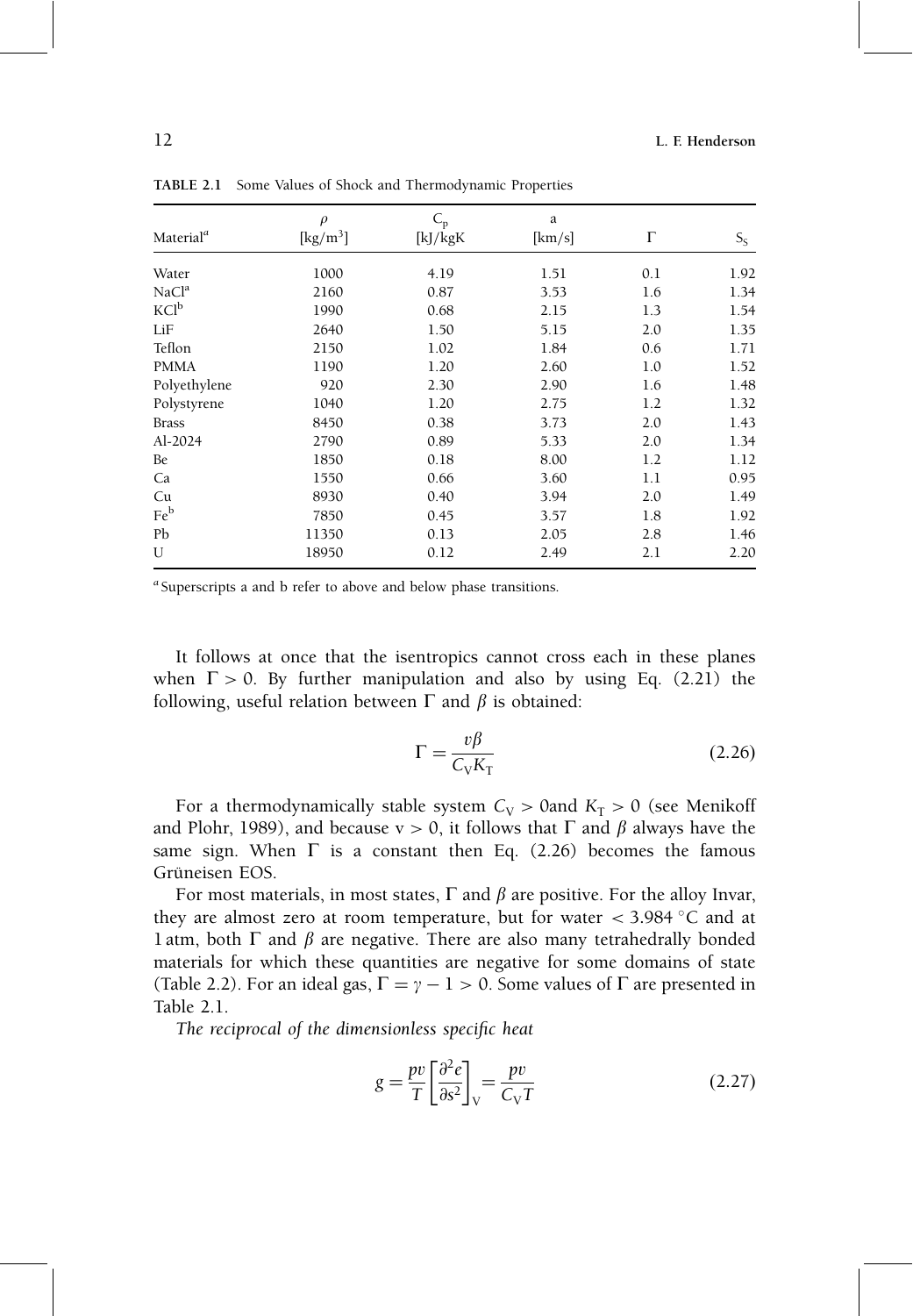| Material        | Temperature domain    |  |  |
|-----------------|-----------------------|--|--|
| Water           | $<$ 3.384 $\degree$ C |  |  |
| Diamond         | <90K                  |  |  |
| Vitreous silica | $<$ 289 $K$           |  |  |
| ZnSe            | <64K                  |  |  |
| CdTe            | $\epsilon$ 72K        |  |  |
| Ice I           | <63K                  |  |  |
| GaAs            | $<$ 55 $K$            |  |  |
| Ge.             | < 48K                 |  |  |
| InSh            | $<$ 55 $K$            |  |  |
| $\alpha$ -Sn    | ${<}45K$              |  |  |
|                 |                       |  |  |

TABLE 2.2 Temperature domains of some materials that have a negative  $\beta$ and  $\Gamma$  at a pressure of  $1$  atm<sup>a</sup>

 $a$ After Collins and White, 1964.

This quantity is strictly positive  $g > 0$  for a system, which is thermodynamically stable (Section 2.7).

The fundamental derivative

$$
G = \frac{1}{2}v \frac{\left[\frac{\partial^2 p}{\partial v^2}\right]_S}{\left[\frac{\partial p}{\partial v}\right]_S} = \frac{pv}{C_V T}
$$
(2.28.1)

by Eq. (2.23), with G a third derivative of e. Here it is given in nondimensional form  $f$  (Thompson, 1971);  $G > 0$  iff

$$
\left[\frac{\partial^2 p}{\partial v^2}\right]_S > 0\tag{2.28.2}
$$

Equation (2.28.1) measures geometrically the curvature of the isentropics in the  $(v, p)$ -plane. If Equation (2.28.2) is strictly true then any particular isentropic is convex, which means that it always lays above a tangent to any point on it (see Fig. 2.4). An isentropic is straight for any domain of states for which  $G = 0$  and concave if  $G < 0$ . It will be shown in Figs. 2.8 and 2.10 that the sign of G has profound physical consequences.

DEFINITION. An equation of state of a material is convex if its fundamental derivative is strictly positive (Bethe 1942).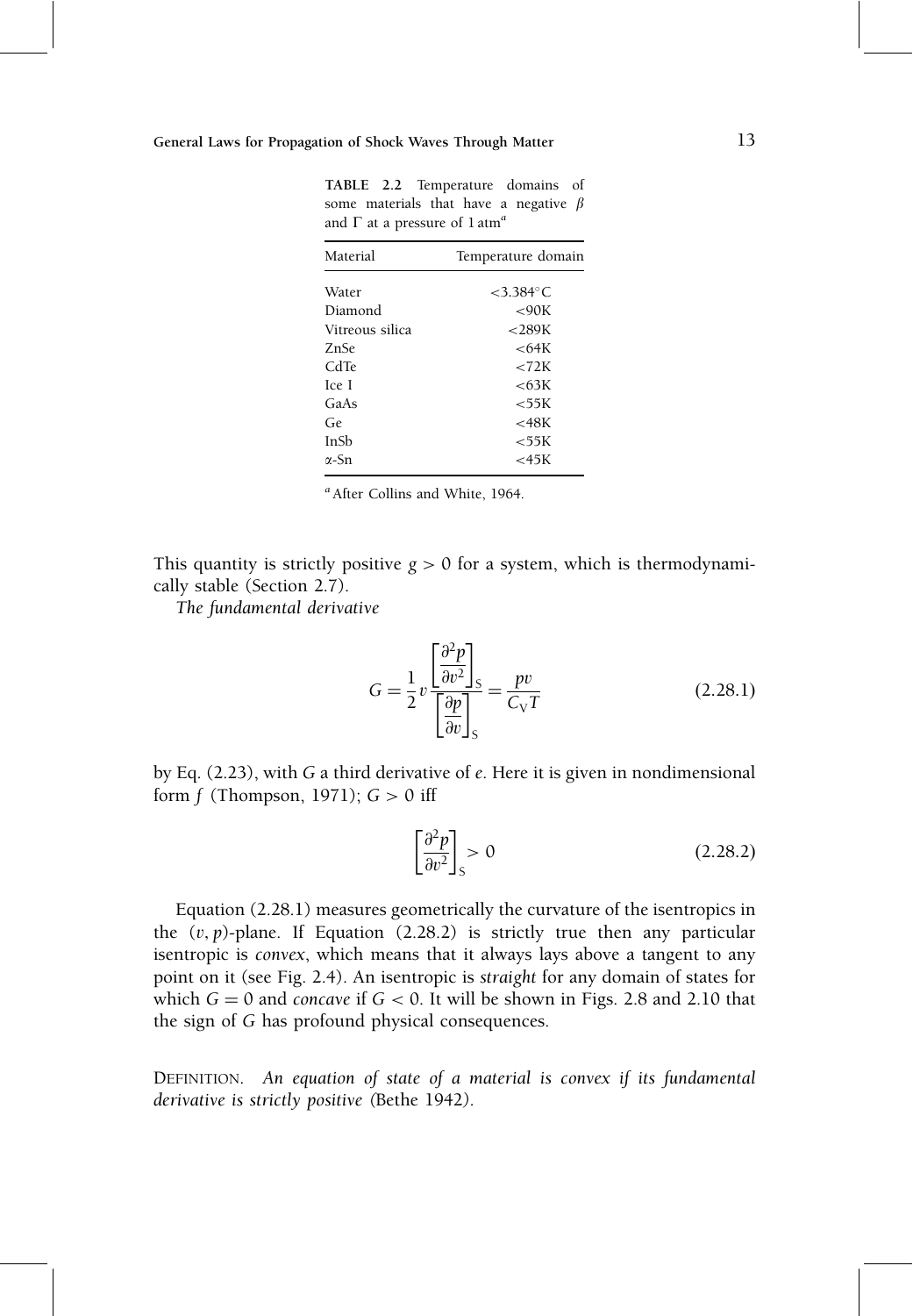14 L. F. Henderson



**FIGURE 2.4** Convex isentropic curves always lie above a tangent and have a negative slope.<br> $\left[\partial^2 p / \partial v^2\right]_S > 0$  and  $\left[\partial p / \partial v\right]_S > 0$ .

This definition is of great importance for investigating the existence of a given shock wave phenomenon in large classes of materials.

By differentiating Eq. (2.23) with respect to  $v$ , a relation between  $\gamma$  and G is obtained:

$$
G = \frac{1}{2} \left[ \gamma + 1 - \frac{v}{\gamma} \left[ \frac{\partial \gamma}{\partial v} \right]_S \right]
$$
 (2.29)

or in terms of the density

$$
G = 1 + \frac{\rho^2}{p\gamma} \left[ \frac{\partial^2 p}{\partial \rho^2} \right]_{S} \tag{2.30}
$$

Values of G for some liquids are presented in Table 2.3.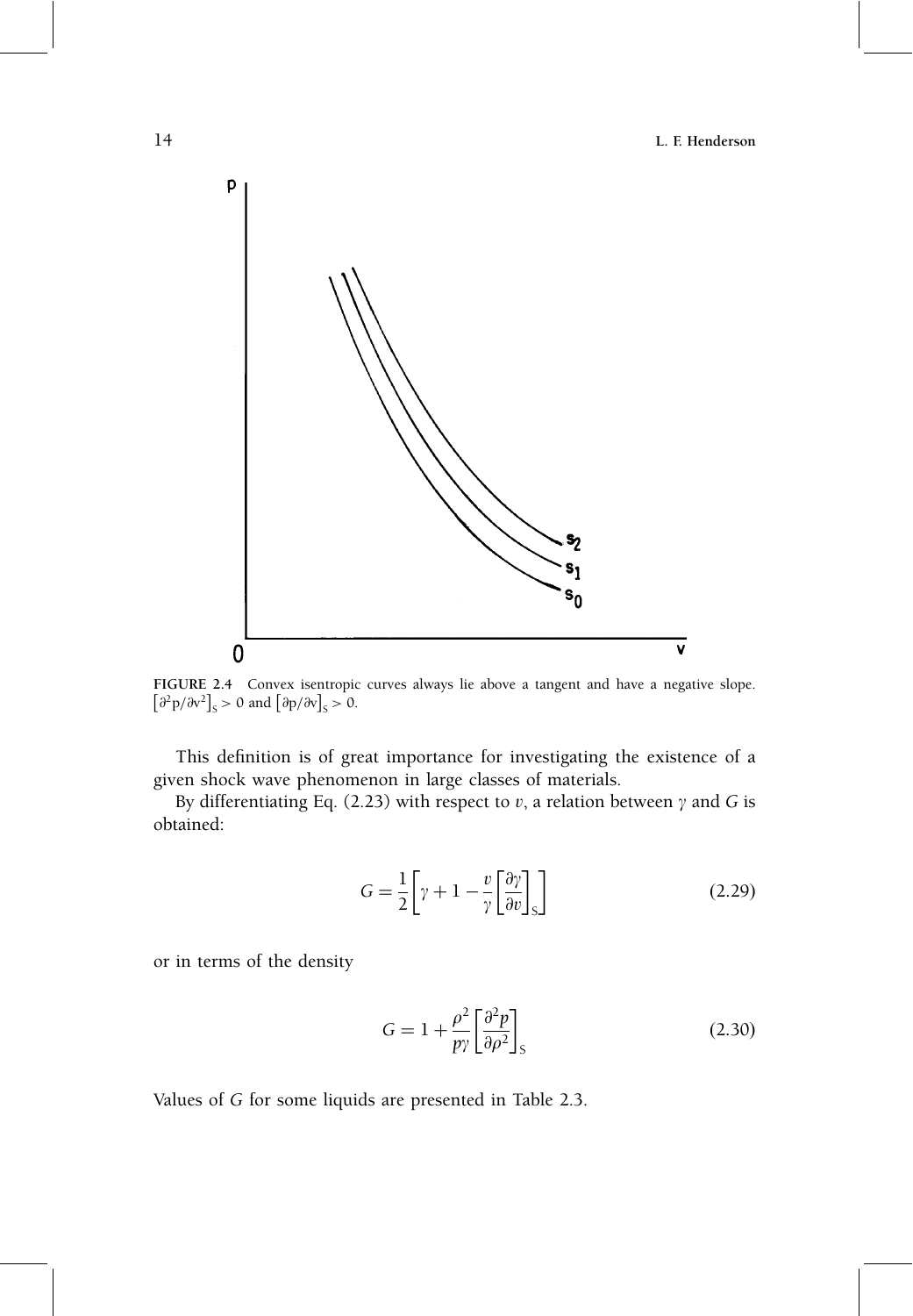| Liquid     | Values of G |  |  |
|------------|-------------|--|--|
| Water      | 3.60        |  |  |
|            |             |  |  |
| Acetone    | 6.0         |  |  |
| 1-Propanol | 6.2         |  |  |
| Mercury    | 4.94        |  |  |
| Methanol   | 5.81        |  |  |
| n-Propanol | 6.36        |  |  |
| Glycerine  | 6.1         |  |  |
| Ethanol    | 6.28        |  |  |
| n-Butanol  | 6.36        |  |  |

TABLE 2.3 Values of G for some liquids at 1 atm and  $30^{\circ}C^{4}$ 

 $a$ After Thompson, 1971.

### 2.7 THERMODYNAMIC CONSTRAINTS ON THE EOS

The material EOS must satisfy the following constraints if the equilibrium states on both sides of the shock are to be thermodynamically stable (see Callen, Menikoff and Plohr ????)

$$
\gamma \ge 0; g \ge 0; \gamma g - \Gamma^2 \ge 0 \tag{2.31}
$$

If any of the equalities in Eq. (2.31) apply, the equilibrium will be only neutrally stable; instability can then be caused by vanishingly small fluctuations. Constraints that are equivalent to Eq. (2.31) are

$$
\frac{1}{K_{\rm S}} \ge \frac{1}{K_{\rm T}} \ge 0, \text{ and } \frac{1}{C_{\rm V}} \ge \frac{1}{C_{\rm P}} \ge 0 \tag{2.32}
$$

By Eqs. (2.19) and (2.20) these constraints imply that

$$
\left[\frac{\partial p}{\partial y}\right]_{\rm T} < 0 \tag{2.33.1}
$$

and

$$
\frac{1}{T} \left[ \frac{\partial T}{\partial s} \right]_{V} > 0 \tag{2.33.2}
$$

that is, if a thermodynamically stable system is compressed isothermally then its pressure will increase, which means that it is mechanically stable. If the system is heated at constant volume, then its temperature will increase, which means that it is thermally stable.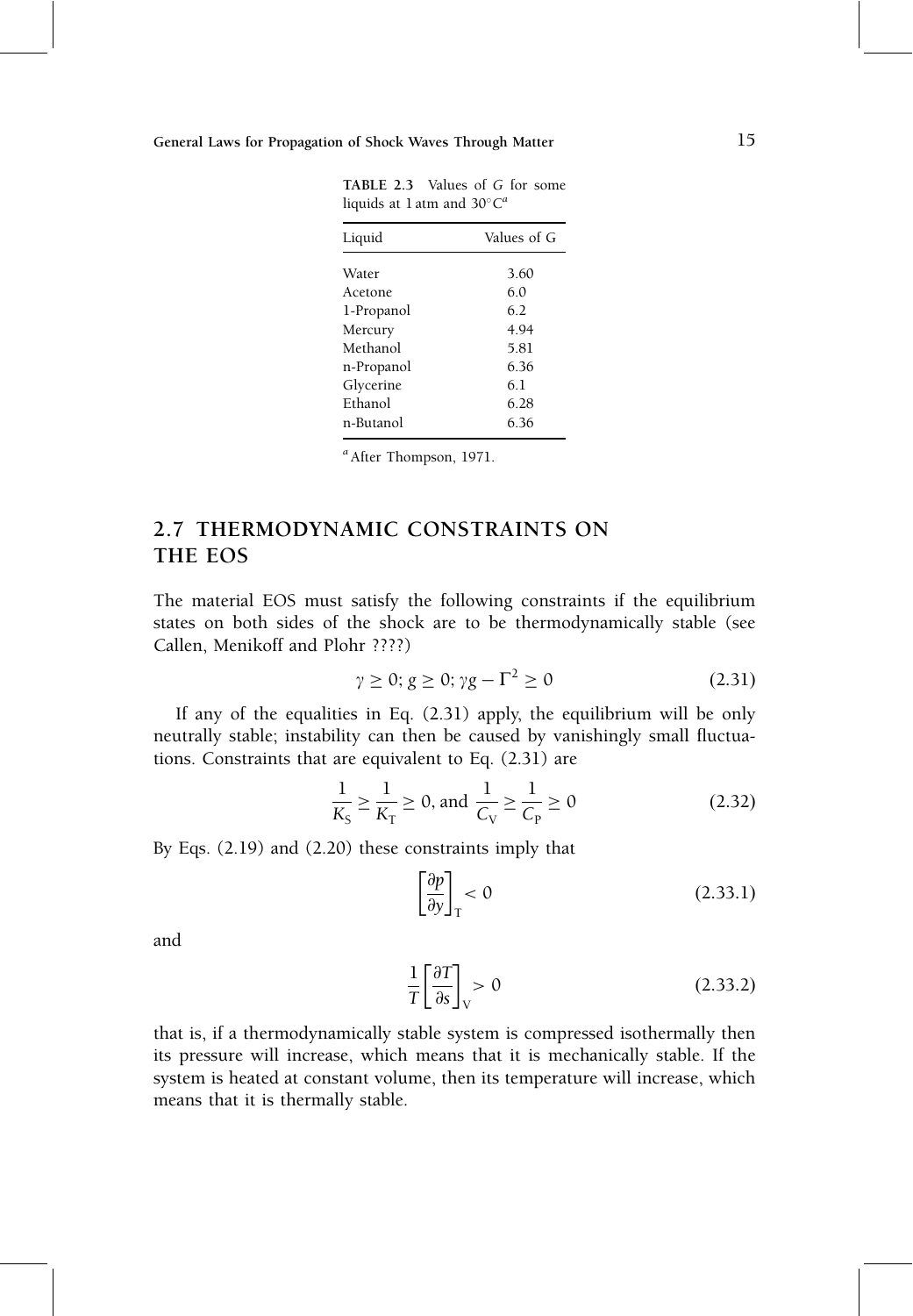

FIGURE 2.5 The spinodal (Wilson line) for a van der Waal's equation of state in the  $(v, p)$ -plane. Note the metastable regions SLP, saturated liquid line, SVP, saturated vapor line, CP, critical point.

For a fluid near the vapor-liquid phase transition it is often possible to produce metastable states, such that  $[\partial p/\partial v]_T \rightarrow 0$ . For example a saturated liquid may be carefully expanded isothermally to a lower pressure in such a way that the constraint  $[\partial p/\partial v]_T < 0$  remains satisfied as  $[\partial p/\partial v]_T \rightarrow 0$ . The limit is called the spinodal or Wilson line (see Fig. 2.5) and is defined by

$$
\left[\frac{\partial p}{\partial v}\right]_T = 0\tag{2.34}
$$

The super-expanded state is metastable, but if the limit is approached closely, it becomes inevitable that a fluctuation of sufficient magnitude will occur and cause Eq. (2.33.1) to be violated, after which explosive boiling will occur. This branch of the spinodal is the superheat limit. The other branch occurs on the vapor pressure side, and is also defined by Eq.  $(2.34)$ ; in this case it is associated with super-cooling (for more details, see Frost and Shepherd, 1986; Shepherd and Sturtevant, 1983).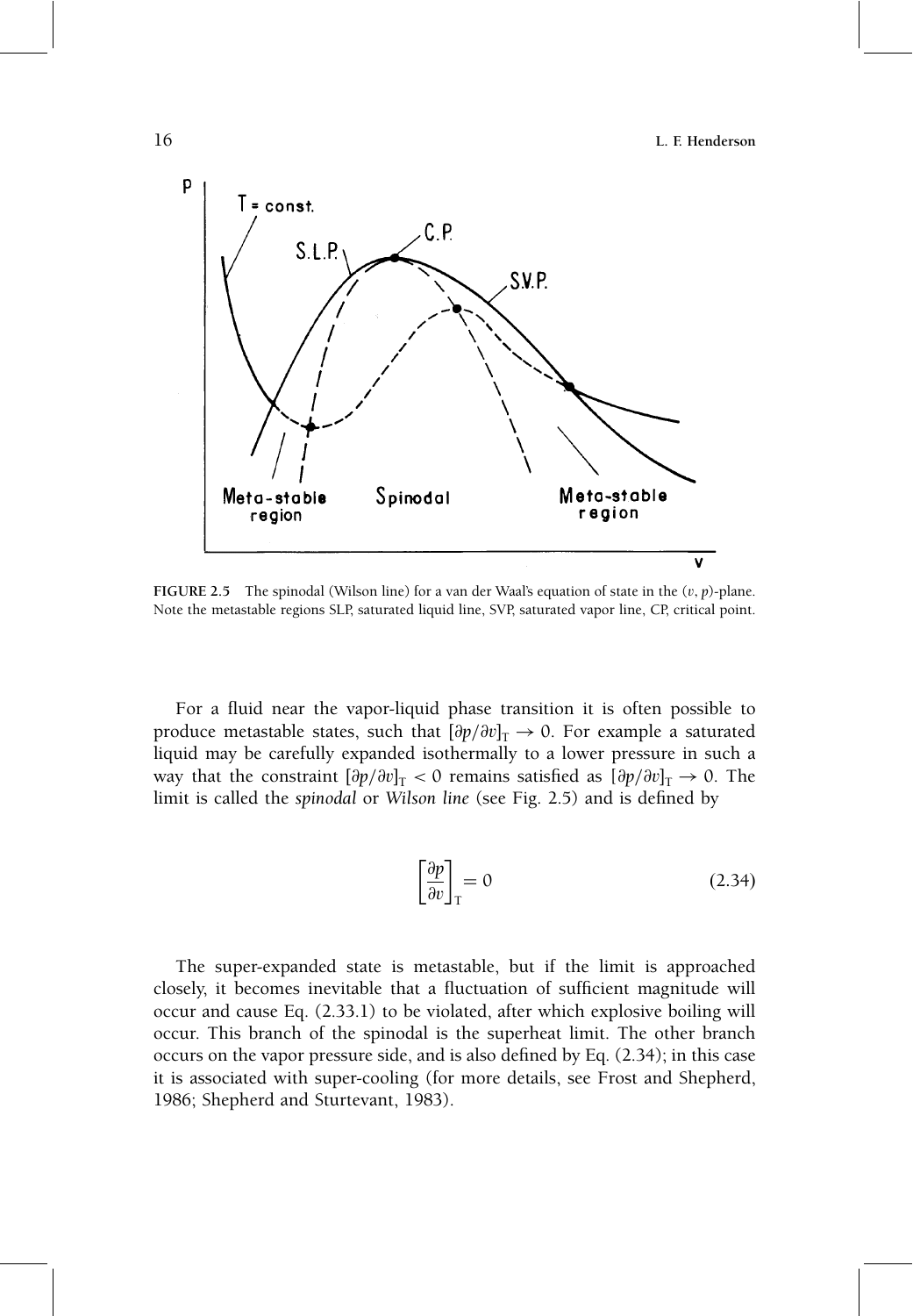### 2.8 NONTHERMODYNAMIC CONSTRAINTS ON THE EOS

### 2.8.1 CONVEXITY

Suppose that with Bethe, the Hugoniot equation (2.10) is expanded in a Taylor series; for a weak shock wave this gives to leading order

$$
\Delta s = s - s_0 = -\frac{1}{12T} \left[ \frac{\partial^2 p}{\partial v^2} \right]_S (v - v_0)^+ O(v - v_0)^4 \tag{2.35}
$$

Now for a compressive shock wave,  $\Delta v < 0$ , so if the entropy is to increase across a weak shock  $\Delta s > 0$ , then the EOS must be convex [Eq. (2.28)]. If on the other hand, the inequality equation (2.28) is reversed, so that the EOS is concave, then it is weak expansion shocks that entropically increase for an adiabatic system.

For waves of arbitrary strength, Bethe (1942) found that sufficient conditions for adiabatic compression shocks to be entropy increasing were that the EOS obeyed the convexity constraint as well as a constraint on the Grüneisen coefficient

$$
\left[\frac{\partial^2 p}{\partial v^2}\right]_S > 0 \to G > 0 \tag{2.36}
$$

$$
\Gamma > -2 \tag{2.37}
$$

Bethe (1942) showed that all pure substances in a single-phase state obeyed Eq. (2.36) for practically all thermodynamic states. The final result of his method is given in the Appendix at the end of this chapter. A summary of convex materials is presented in Table 2.4. The constraint fails for fluids of sufficiently high molecular weight (i.e., containing at least seven atoms in their molecule) with the fluid in the superheated vapor state and close to its phase critical point (Thompson 1971).

**TABLE 2.4** Materials that have a convex  $EOS<sup>a</sup>$ 

- Single-phase solids at low and normal temperatures
- Ideal gases with either constant or variable specific heats
- Liquids at normal temperatures, including water  $\pm 3.984$  °C
- Liquid-vapor phase transition; the convexity may be discontinuous
- Some metal phase transitions; for example,  $\alpha \rightarrow \varepsilon$  (BCC $\rightarrow$ HCP) in iron

Dissociating or ionizing gases

<sup>•</sup> Single-phase vapors with <7 atoms in their molecules

 $a^a$  After Bethe (1942) and Thompson (1971).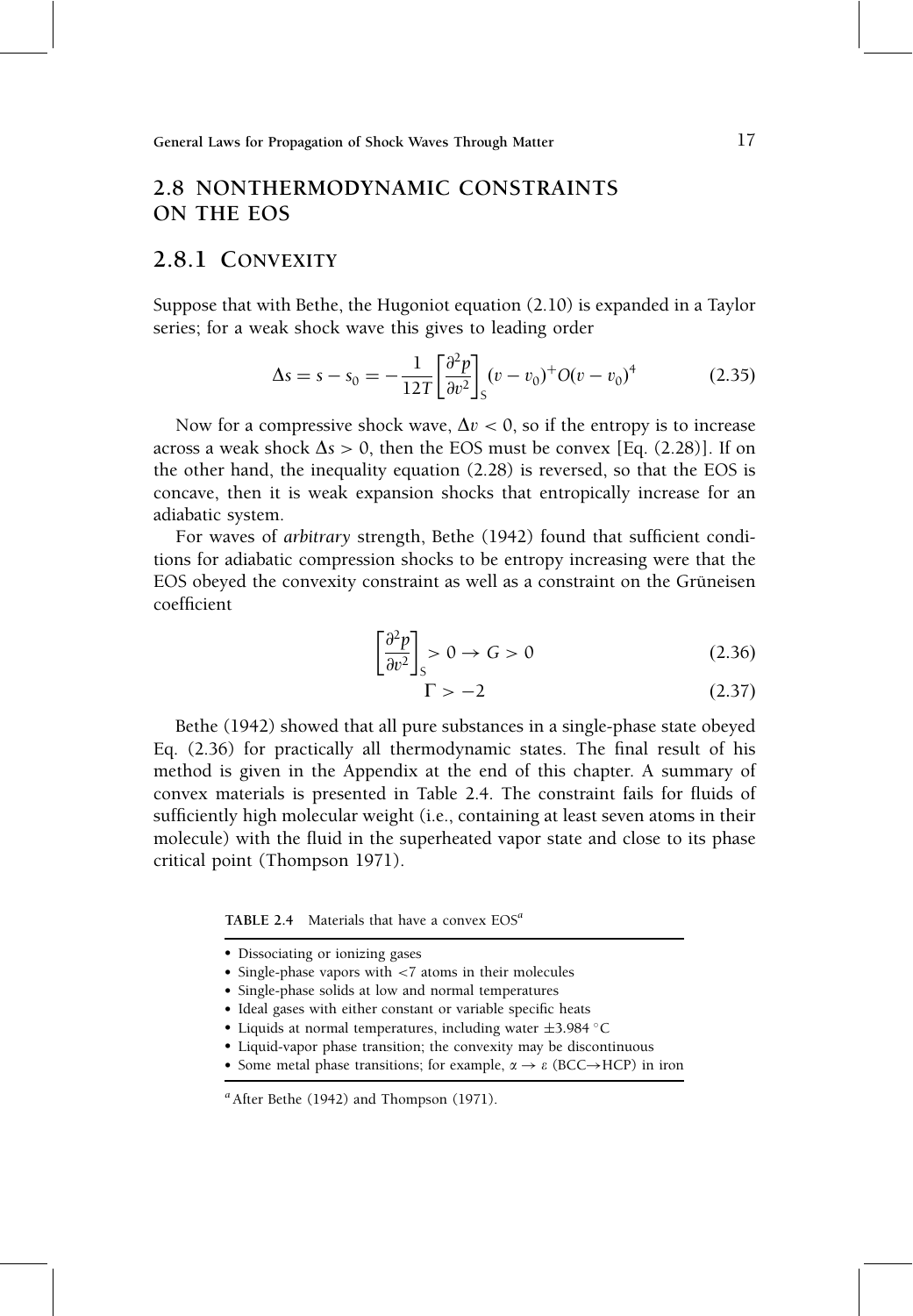#### **TABLE 2.5** Materials that have a nonconvex  $EOS<sup>a</sup>$

#### Metals at their yield point; elastic-plastic transition

Transition between two condensed phases at one of the two boundaries between the pure and the phase mixture

Single-phase vapors that have seven or more atoms in their molecules and in a state near their phase critical point

<sup>a</sup> After Bethe (1942); Lambrekis and Thompson (1972); Thompson et al. (1986).

An example obtained from the van der Waal's EOS is presented in Fig. 2.6. Notice that the isentropics are locally concave near the critical point but convex elsewhere. Examples of other materials that may be locally concave are given in Table 2.5.

As the inequality equation (2.36) is strict it implies that  $-[\partial p/\partial v]_s$  may not be constant, and in particular it may not be zero. Thus by Eq. (2.23),  $\gamma > 0$ strictly, and this is also necessary for the thermodynamic stability equation (2.31). As  $\gamma = 0$  is forbidden, there are no stationary values for the pressure along an isentropic. Convexity also forbids the speed of sound being zero, such as occurs at phase triple points, for example ice/water/steam, for then by Eqs.  $(2.23)$  and  $(2.36)$ ,  $G = 0$ , and the material is neither convex nor concave. However when  $G > 0$ , then by Eq. (2.23)

$$
\rho^2 a^2 = -\left[\frac{\partial p}{\partial v}\right]_S > 0\tag{2.38}
$$

thus an isentropic curve always has a negative slope in the  $(v, p)$ -plane when the EOS is convex (compare Figs. 2.4 and 2.6).

The only material that Bethe found that did not satisfy Eq. (2.38) was melting ice at  $-20$  °C, which occurs at about 2500 atm and then  $\Gamma \approx -2.1$ . However, other examples are now known, such as vitreous silica, which has the remarkably low value of  $\Gamma \approx -9$  at about 25 K (Collins and White, 1964).

### 2.8.2 SHOCK WAVE STABILITY CONSTRAINTS

Bethe (1942) deduced constraints on the EOS that would be sufficient to prevent a shock wave from splitting into two waves that move in either the same direction, or else in opposite directions. Von Neumann (1943) gave an elegant discussion of the first type of splitting. He supposed the shock being divided into two parts. The first part joins the initial pressure  $p_0$  to an intermediate pressure  $p'$ , and the second joins  $p'$  to the final pressure  $p$ . The velocity of each part is given by the Rayleigh equation (2.11). The shock wave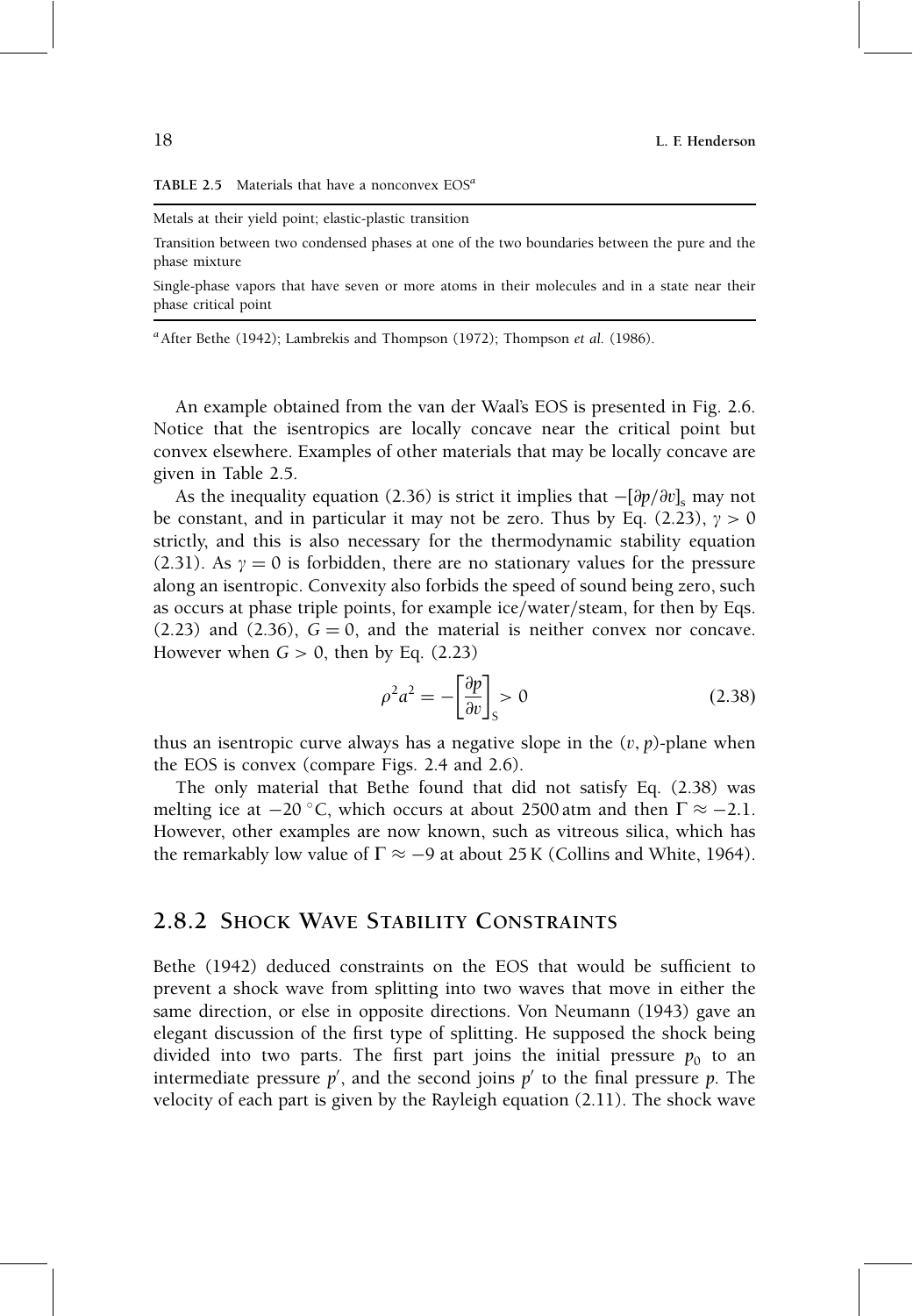

FIGURE 2.6 Nonconvex,  $G < 0$ , isentropics near the saturated vapor line in the  $(v, p, )$ -plane.

cannot split into two waves moving in the same direction if the velocity  $U'_{\mathsf{S}}$  of the following wave is  $\overline{S}$  velocity  $U_S$  of the leading wave  $U_S' \geq U_S$ 

$$
\frac{(P - P')}{(v' - v)} \ge \frac{(P' - P_0)}{(v_0 - v')}
$$
\n(2.39)

for all  $p'$  in  $p \ge p' \ge p_0$ . In Section 2.10 it is shown that this kind of splitting is impossible with a convex EOS.

In order to exclude a shock splitting into two waves moving in opposite directions, Bethe (1942) deduced that sufficient constraints on the EOS were convexity  $G > 0$ , and

$$
\left[\frac{\partial p}{\partial y}\right]_{\text{e}} = -\frac{p}{v}(\gamma - \Gamma) < 0\tag{2.40.1}
$$

or equivalently

$$
\Gamma < \gamma \tag{2.40.2}
$$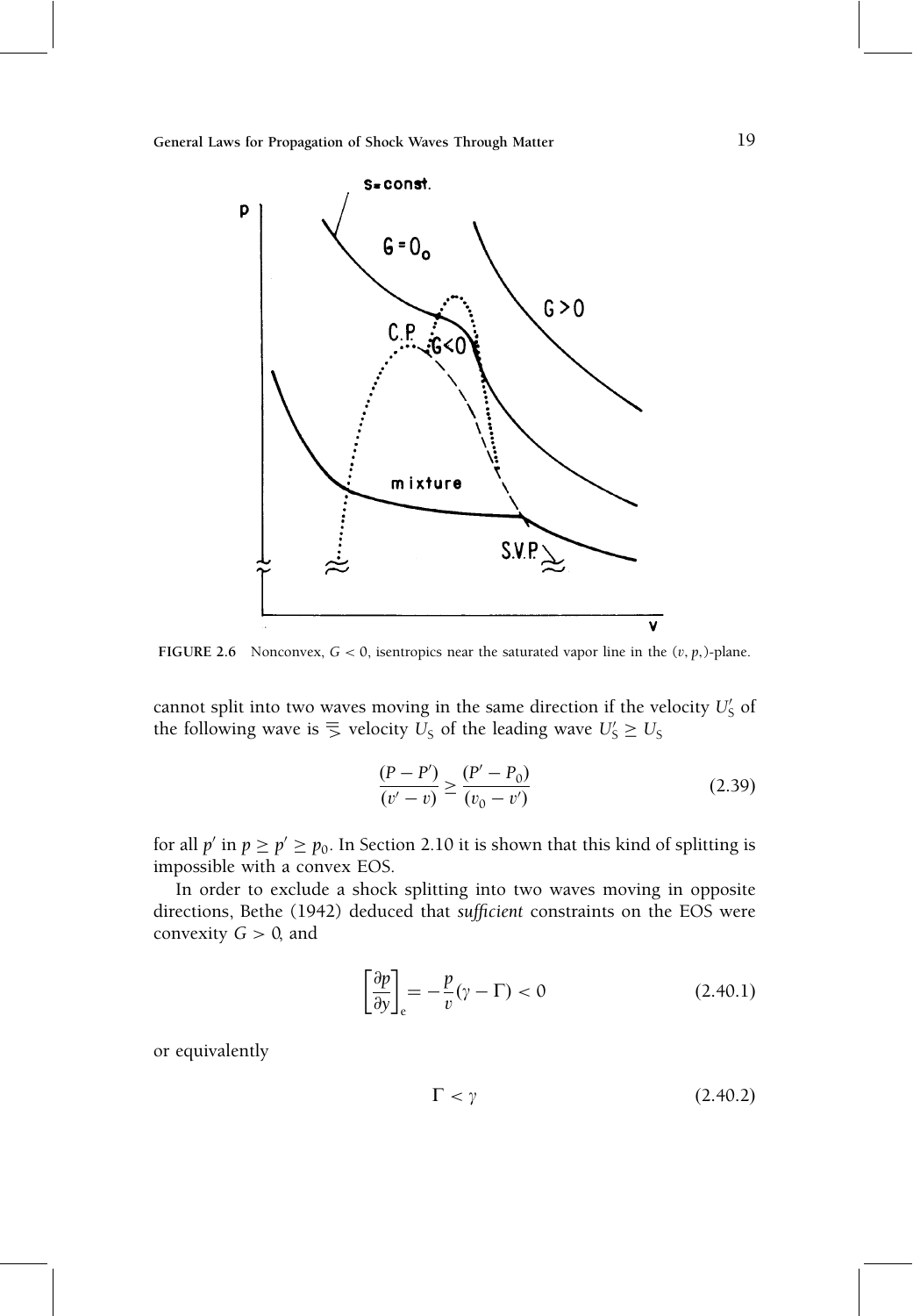The basis for Bethe's  $(1942)$  study of the materials that satisfied Eqs.  $(2.40.1)$ and (2.40.2) was the thermodynamic identity

$$
\left[\frac{\partial p}{\partial v}\right]_{\rm e} = \left[\frac{\partial p}{\partial v}\right]_{\rm T} - \frac{1}{C_{\rm V}}\left[\frac{\partial p}{\partial T}\right]_{\rm V} \left[\frac{\partial e}{\partial v}\right]_{\rm T} < 0
$$

Bethe (1942) concluded that:

- Nearly all materials in a single phase obey this constraint, but that it breaks down for a few phase transformations.
- This constraint seems to be more generally fulfilled than the convexity constraint.
- If the constraint is to be fulfilled for phase transformations, it is required that,  $\Delta e \Delta s > 0$ , that is, the energy and the entropy must change in the same direction. This is fulfilled for practically all phase transformations, but some exceptions are ice I or ice III to ice V (see Fig. 2.1).

The preceding discussion does not exhaust the possibilities for shock wave instabilities because transverse (ripple) instabilities are also possible (Kontorovich 1957; Griffith et al. 1975; Fowles and Houwing, 1984). Menikoff and Plohr (1989) proposed the EOS constraint,  $\Gamma < \gamma - 1_p$ , to exclude this kind of instability. It is only sufficient, and possibly therefore unnecessarily restrictive.

Remark. If the foregoing constraints are satisfied by the EOS for a given material in a given domain of states, then a stable compression shock can propagate through the material. Furthermore, Bethe (1942) showed that Eqs.  $(2.36)$  and  $(2.37)$  are sufficient for a solution to the Hugoniot equation  $(2.10)$ to exist and to be unique. This follows from the Bethe-Weyl theorem (see Section 2.10).

### 2.9 OTHER NONTHERMODYNAMIC EOS CONSTRAINTS

Many researchers have helped formulate the EOS constraints described in this section. The key idea is that of the constraints needed to ensure the monotonicity of particular thermodynamic properties, the wave velocity  $U_s$  and the particle velocities  $u_0$  and u, along a Hugoniot adiabatic or isentropic. Numerous theorems can be proved once the monotonicities are established.

The strong constraint

$$
\Gamma \le \frac{pv}{e} \to 1 + \frac{1}{2} \Gamma\left(\frac{v - v_0}{v}\right) > 0 \tag{2.41}
$$

When this constraint is satisfied,  $v$  is a monotonic decreasing quantity along a Hugoniot adiabatic. If also  $G > 0$ , then the curve is itself everywhere convex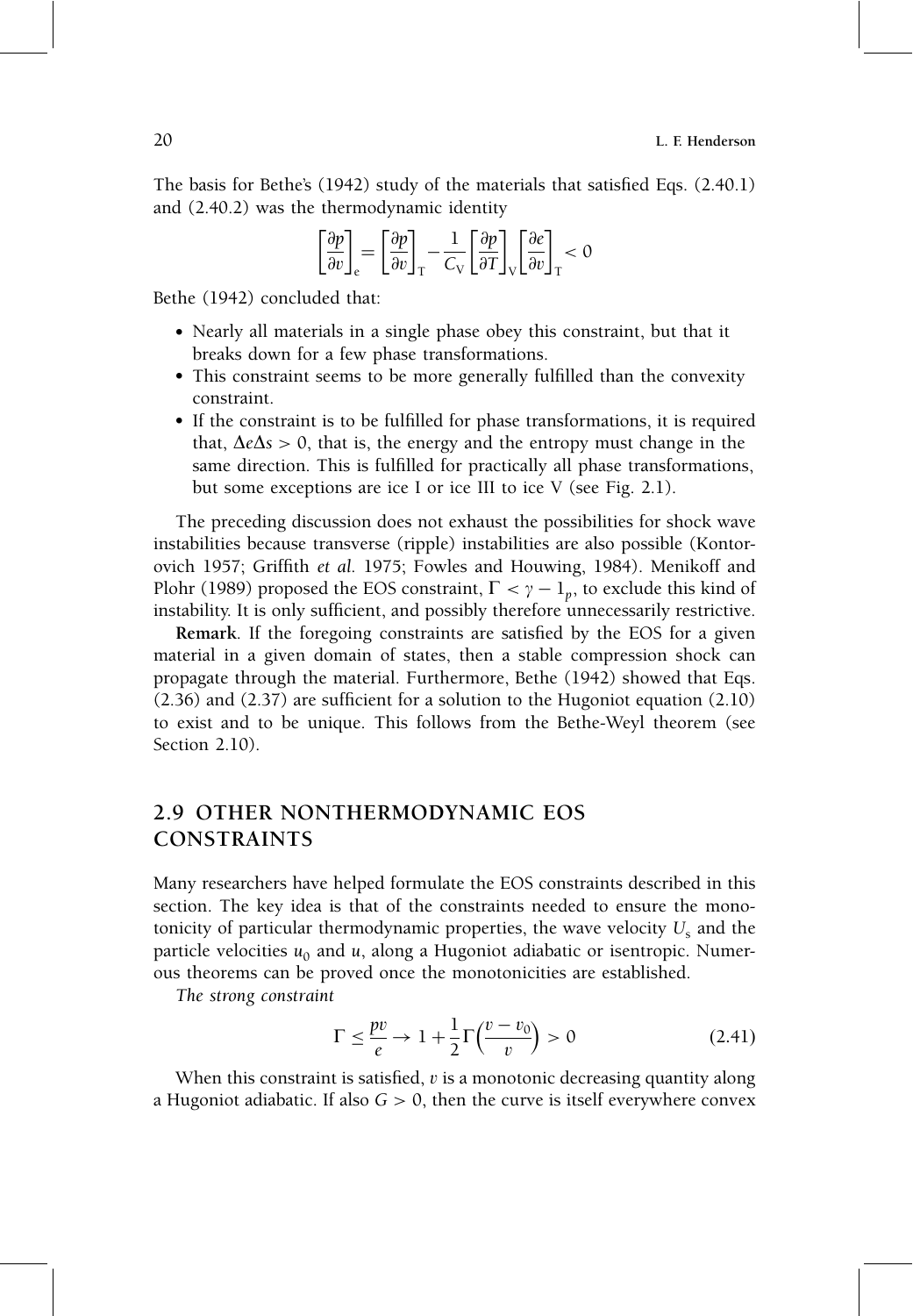in both the  $(v, p)$ - and  $(u, p)$ -planes (see Fig. 2.7a). The ideal gas obeys Eq. (2.41) everywhere because from its EOS it is easy to obtain  $\Gamma = \gamma - 1$ ,  $G = \frac{1}{2}(\gamma + 1)$  and  $pv/e = \gamma - 1 = \Gamma$ , and so  $G > 0$  and  $\Gamma = pv/e$ . All materials in a single phase obey Eqs. (2.36) and (2.41) for a large domain of states. The most notable exceptions are dissociating and ionizing gases, which violate Eq.



FIGURE 2.7 Hugoniot locus, with  $G > 0$ , in the  $(p, v)$ - and  $(p, u)$ -planes (after Menikoff and Plohr, 1989).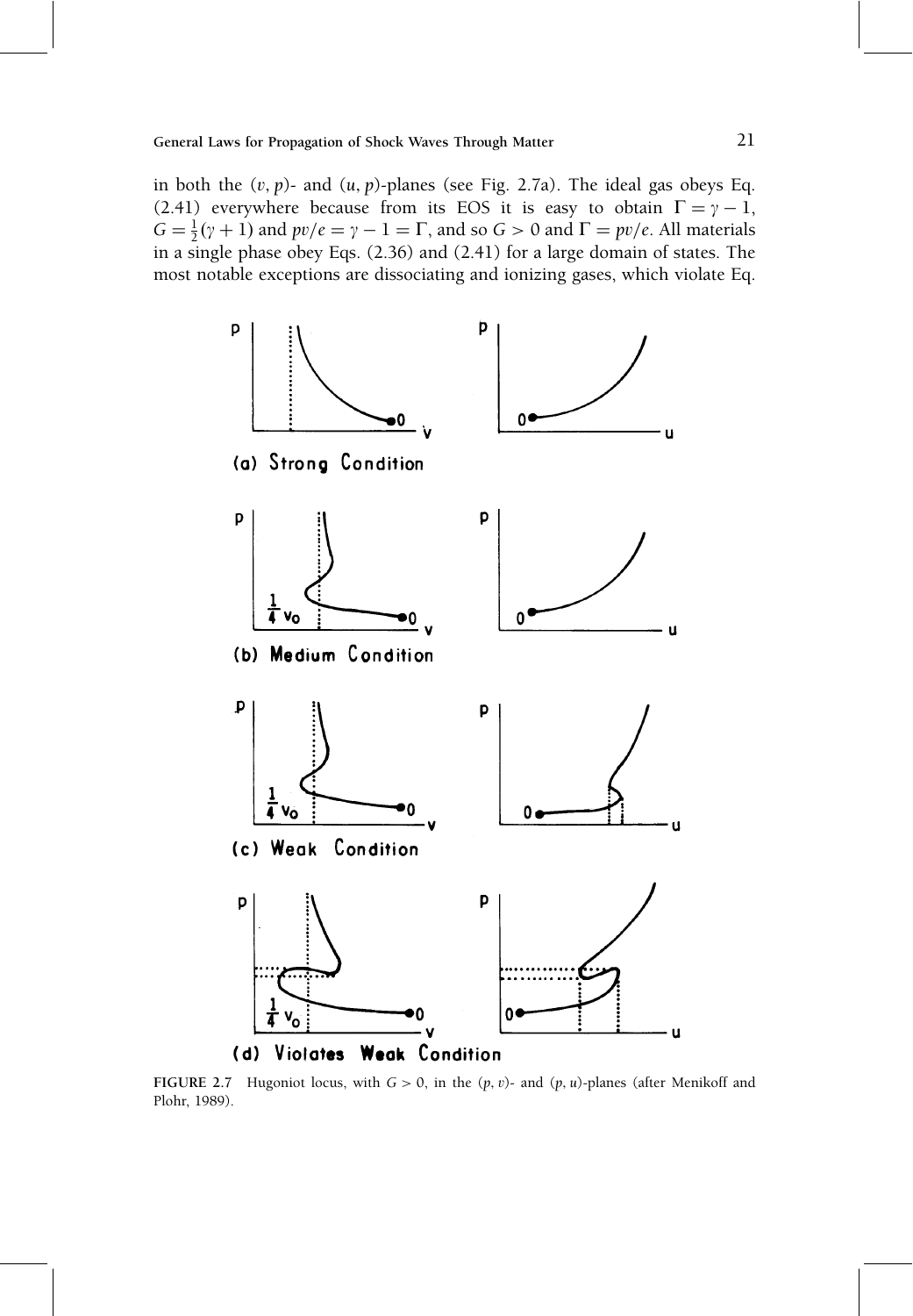(2.41) but still satisfy Eq. (2.36). In such circumstances the Hugoniot curve becomes locally concave in the  $(v, p)$ -plane, but still remains convex everywhere in the  $(u, p)$ -plane (see Fig. 2.7b).

The medium constraint

$$
\Gamma \le \gamma + \frac{1}{2} \frac{pv}{e} \tag{2.42}
$$

The solution to a Riemann problem for interacting shock waves is unique when this important constraint is satisfied. The constraint also guarantees that e and u are monotonic increasing quantities along a Hugoniot adiabatic (Menikoff and Plohr, 1989). It is evidently weaker than Eq. (2.40), so it must be more generally satisfied than is Eq. (2.40).

The weak constraint

$$
\Gamma \le 2\gamma \to \gamma - \frac{1}{2} \Gamma \frac{p - p_0}{p} > 0 \tag{2.43}
$$

This ensures that pressure  $p$  and enthalpy  $h$  are monotonic increasing along a Hugoniot; all known materials obey it.

Menikoff and Plohr (1989) show that when  $G > 0$ , then

$$
strong \to medium \to weak \tag{2.44}
$$

so by Eqs. (2.41) to (2.44), with  $\gamma > 0$ 

$$
2\gamma \ge \gamma + \frac{1}{2} \frac{pv}{e} \ge \frac{pv}{e} \ge \Gamma
$$
 (2.45)

Figure 2.7 illustrates the effect on the Hugoniot curve when the strong, medium and weak constraints are successively violated while  $G > 0$  remains satisfied.

Henderson and Menikoff (1997) used constraint equations (2.36) and (2.43) to prove the following.

LEMMA. If  $G > 0$  and  $\Gamma \leq 2\gamma$  then the Hugoniot curve based on state  $(v_0, p_0)$ contains a unique shock for any  $p \ge p_0$ . Moreover, pressure-increasing shock waves are entropy increasing.

If the shock wave strength is defined by  $\Delta p = p - p_0$ , then the lemma applies to a shock of any strength.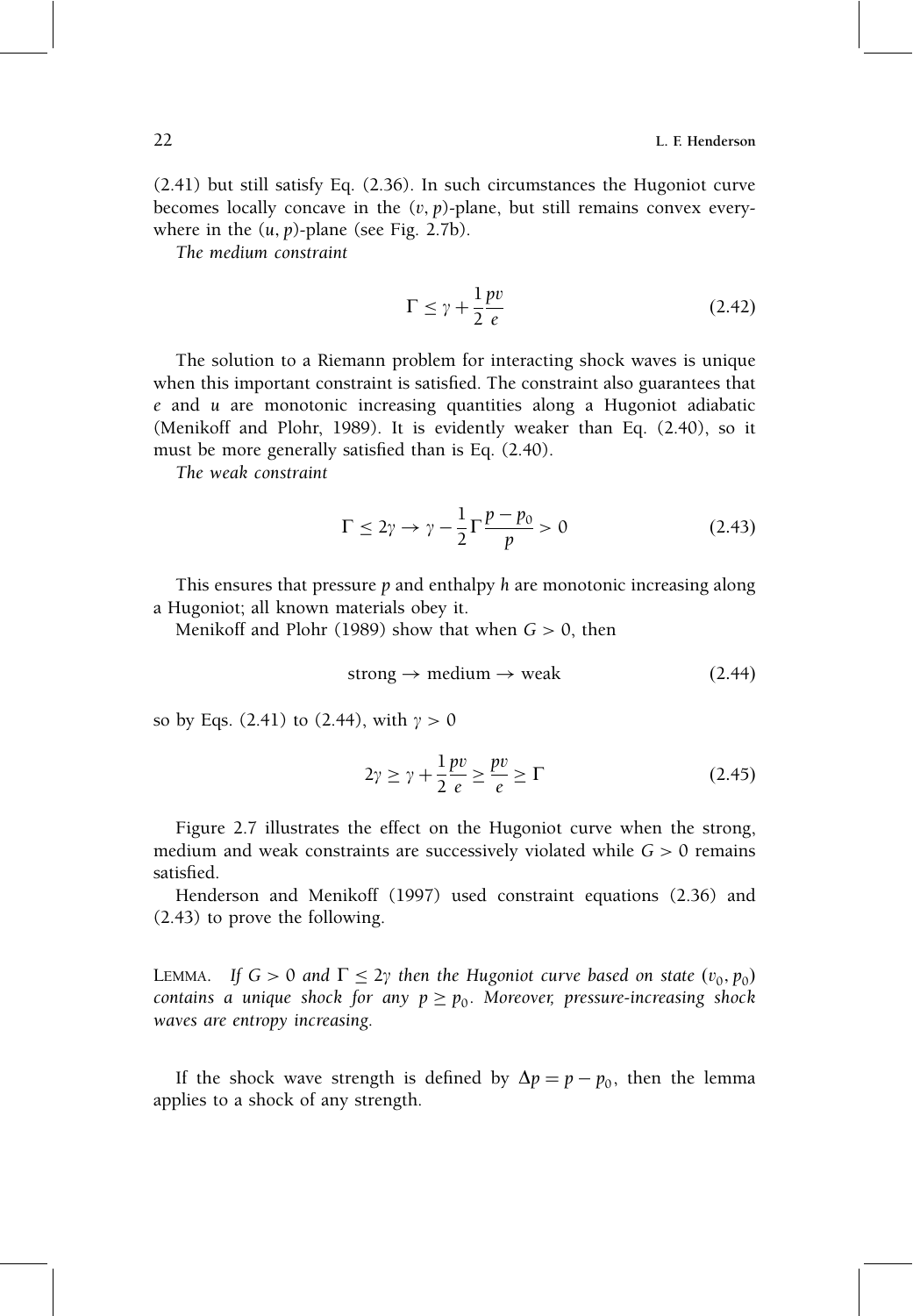### 2.10 THE BETHE-WEYL (B-W) THEOREM

While the conservation laws are the most important information that we have about shock waves, next in importance is the powerful Bethe-Weyl (B-W) theorem. It can only be applied directly to a shock wave when its velocity vectors are perpendicular to the shock front, that to a normal shock (see Fig. 2.8a). If a velocity vector  $v_t = v_{t_0}$ , which is parallel to the shock is added to  $u_0$ and u then a normal shock becomes oblique with respect to the upstream and downstream flows (see Fig. 2.8b)

$$
-U_{\rm S} = U_0 = u_0 + \mathbf{v}_{t_0} \text{ and } U = u + \mathbf{v}_{t}
$$
 (2.46)

The theorem can then be extended to oblique shock waves by resolving the vectors  $U_0$  and U to obtain the normal shock vectors  $u_0$  and u. Henderson and Menikoff (1997) state the theorem as

THEOREM (BETHE-WEYL). If  $G > 0$  and  $\Gamma \leq 2\gamma$  then the Hugoniot curve based on any state zero intersects every isentropic exactly once. Moreover for entropy increasing shocks  $s > s_0$ , one has  $v < v_0$  and  $u < a$ , while for entropy decreasing shocks  $s < s_0$ ,  $v > v_0$  and  $u > a$ .

The first part of the theorem guarantees the existence of at least one solution to the Hugoniot equation. Bethe's proof depends on the asymptotic properties of the EOS and of the Hugoniot equation. An outline of a more elegant proof based on the same approach is now presented (Menikoff and Plohr, 1989). Define the Hugoniot function as

$$
h(v, s) = e(v, s) - e_0 + \frac{1}{2} [p(v, s) + p_0](v - v_0)
$$
\n(2.47)



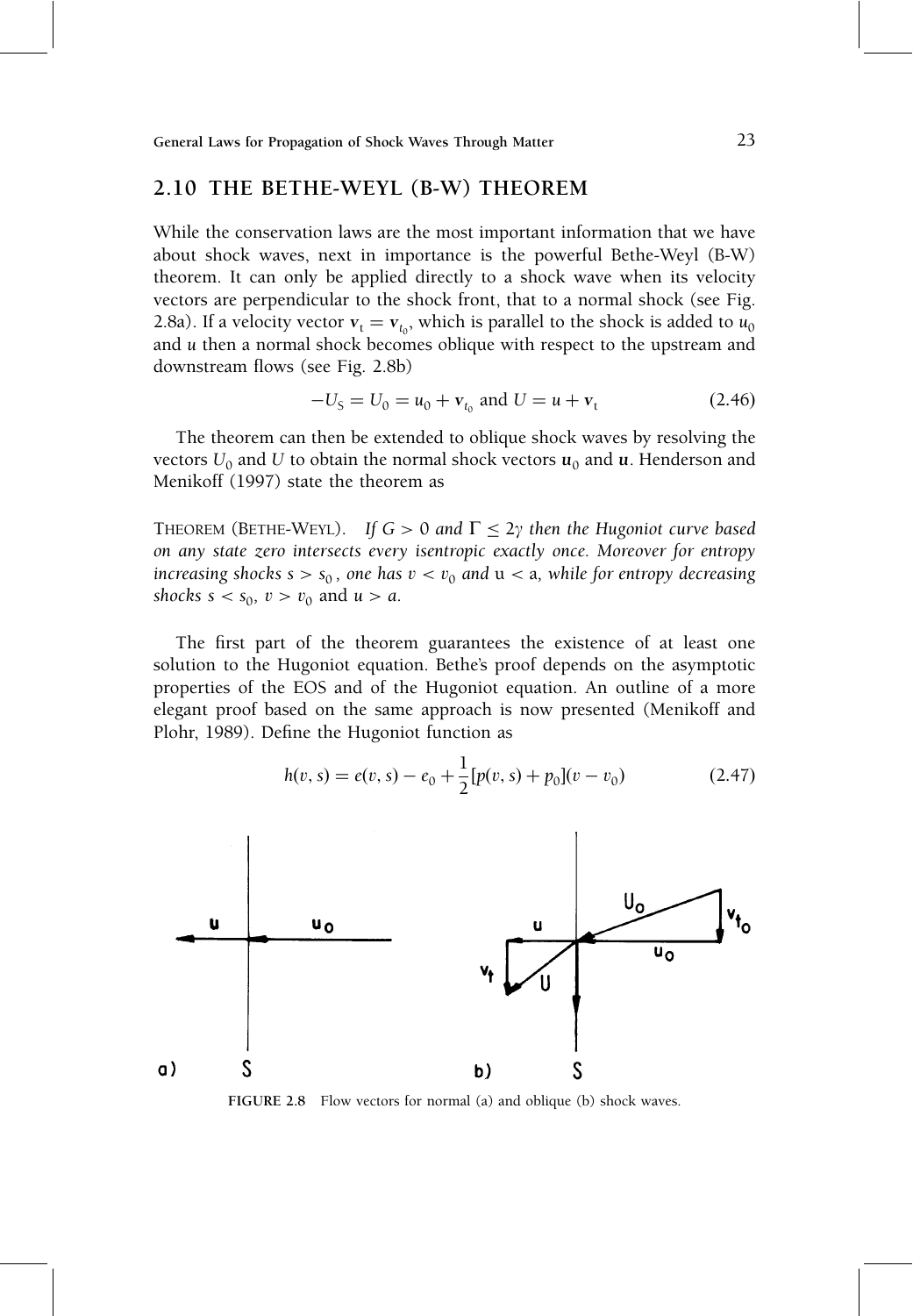The function is now restricted to the isentropic s and designated  $h<sub>s</sub>(v)$ . Notice how the Hugoniot equation is recovered when  $h<sub>s</sub>(v) = 0$ . Next, suppose that the asymptotic properties of the EOS are such that  $p(v, s) \rightarrow \infty$  as  $v \rightarrow \infty$  and that  $p(v) \ge 0$ . Furthermore,  $\gamma > 0$ , implies that  $\left[\frac{\partial p}{\partial v}\right]_S < 0$ , and from this and the previous assumptions it can be proved that  $e/p \to 0$  as  $v \to \infty$ . Now using these results, it follows from Eq. (47) that  $h_S(v) \to -\infty$  as  $v \to 0$ . On the other hand, because  $h_S(v) > -e_0 + \frac{1}{2}p_0(v - v_0)$ , then with  $V > V_0$ ,  $h_S(v) \to +\infty$  as  $v \to \infty$ . By continuity, therefore,  $h<sub>s</sub>(v)$  vanishes at least once, and at least one solution exists to the Hugoniot equation.

In order to accommodate shocks of arbitrary strength, Bethe's proof of the second part required that  $G > 0$ , plus the sufficient (only) constraint  $\Gamma > -2$ (Eq. 2.37). The proof presented by Henderson and Menikoff (1998) used the lemma in Section 2.9 and the alternative EOS constraints  $G > 0$  with  $\Gamma < 2\gamma$ , where the weak constraint is again only sufficient. However, because  $\gamma > 0$ , the two  $\Gamma$  constraints overlap and cover the entire real domain  $-\infty \leq \Gamma \leq \infty$  and this confirms the claim of Menikoff and Plohr (1989) that their proof is independent of  $\Gamma$ . Note that Henderson and Menikoff (1998) corrected an error in their proof.

The theorem ensures that with  $G > 0$ , a unique solution exists. It also ensures that the entropy s is a monotonic increasing quantity along a Hugoniot; so s can be used as a Hugoniot parameter. Other quantities that can be shown to be monotonically increasing are the mass flux m through the shock wave, the shock velocity  $U_{\varsigma}$  and the negative slope of the Raleigh line,  $(\Delta p/\Delta v)$ . Using the implicit function theorem Henderson and Menikoff (1998) obtained,

COROLLARY 2.1. If  $G > 0$  and  $\Gamma \leq 2\gamma$  the Hugoniot curve can be parameterized by the entropy s and consists of a single curve connected to the base state.

The B-W theorem asserts that  $u < a$  for an entropy-increasing compression shock and  $u > a$  for an entropy decreasing expansion shock. The inequalities are strict so sonic flow cannot occur downstream of either shock. The only exception is for an acoustic degeneracy, where  $p = p_0$  and  $u = a = a_0 = u_0$ , which is trivial. An important corollary can now be deduced. Notice that the conservation laws remain the same if the initial  $(v_0, p_0, e_0, u_0)$  and the final  $(v, p, e, u)$  states are interchanged. Similarly the Hugoniot and the Raleigh equations remain the same. The equations are also unaffected if the signs of the velocity vectors are reversed. Consequently, an entropy-increasing compression shock wave can be viewed mathematically as a reversed, entropy decreasing, expansion shock wave, which has supersonic flow on its lower density side. Hence,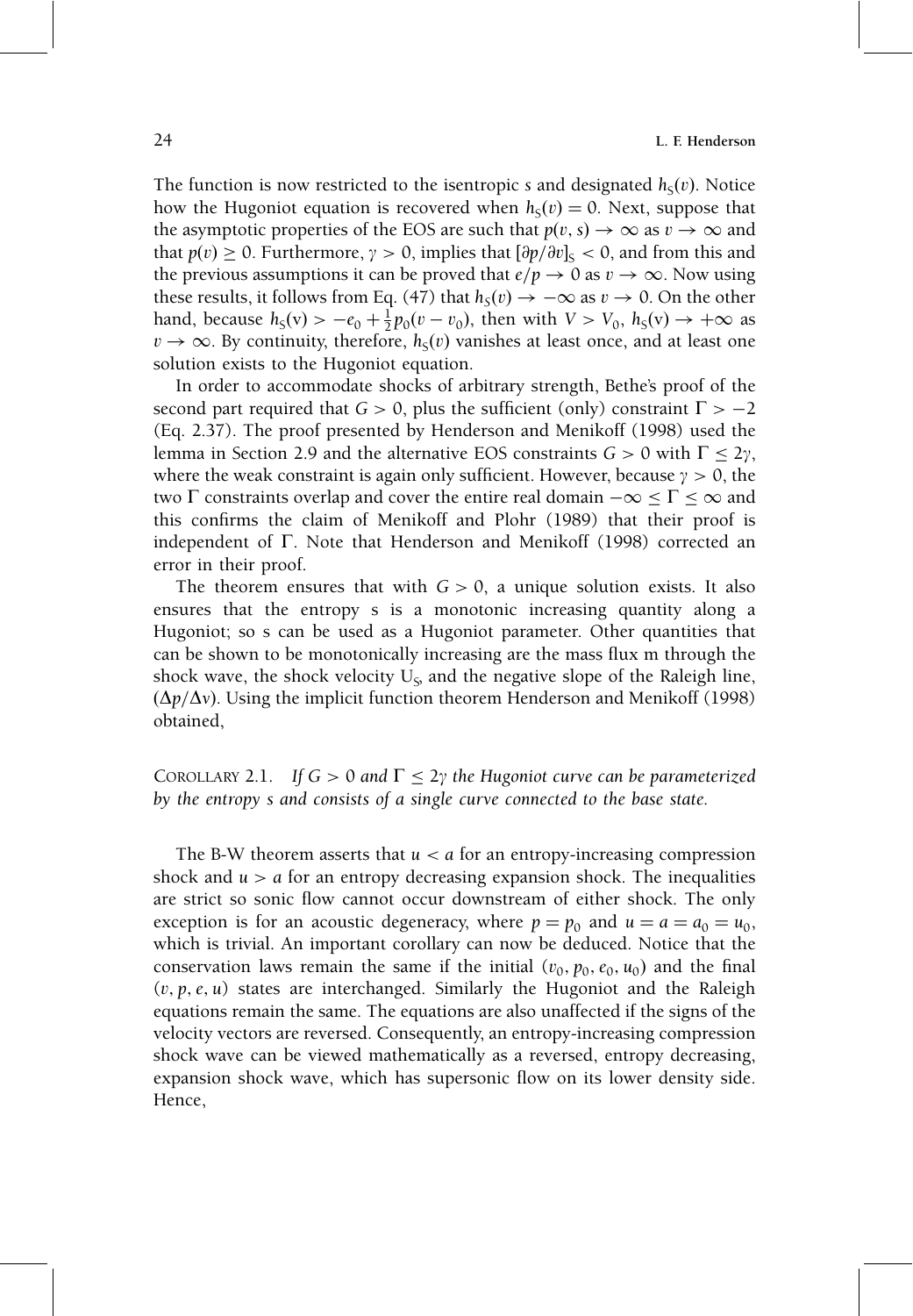COROLLARY 2.2. If  $G > 0$  and  $\Gamma \leq 2\gamma$  then for an entropy increasing shock the upstream state is supersonic  $u_0 > a_0$  and the downstream state is subsonic  $u < a$ .

#### Downstream Sonic Flow

The slope of the Hugoniot curve in the  $(p, s)$ -plane can be found by differentiating Eq. (2.10) and using Eq. (2.17)

$$
T\left[\frac{\partial s}{\partial p}\right]_{\rm h} = -\frac{\Delta y}{2} \frac{\gamma + \frac{v}{p}\frac{\Delta p}{\Delta v}}{\gamma - \frac{1}{2}\Gamma\frac{\Delta p}{p}}
$$
(2.48)

Note that the denominator is always positive when the weak constraint is satisfied. By using Eqs.  $(2.11)$  and  $(2.23)$  the numerator can be rewritten as

$$
-\frac{v}{p}\Delta v \left[ -\left[\frac{\partial p}{\partial v}\right]_S + \frac{\Delta p}{\Delta v} \right] = -\frac{1}{p}\frac{\Delta v}{v}(a^2 - u^2) \ge 0 \tag{2.49}
$$

where the inequality is only valid when  $G > 0$ , that is, for a compression shock. If  $G = 0$ , then by Eq. (2.48),  $[\partial s/\partial p]_h = 0$ , and by Eq. (2.49),  $\Delta p/\Delta v = \left[\frac{\partial p}{\partial v}\right]_S$  and  $u = a$ , so the Raleigh line is tangent to the isentropic in the  $(v, p)$ -plane, and the downstream flow is sonic. The equality  $G = 0$ occurs, for example, at the separating boundary between  $G < 0$ , and  $G > 0$ (see Tables 2.4 and 2.5) or for phase triple points where the speed of sound is zero. A Hugoniot curve has a cusp at the yield point of a metal and the Raleigh line touches that point as in Fig. 2.9; here also  $u = a$  (Zeldovich and Raizer, 1966; McQueen, 1991). A similar effect exists for some phase transitions (e.g., the  $\alpha \rightarrow \varepsilon$  phase transition in iron, see Meyers, 1993); formally  $G = -\infty$  at a cusp (Thompson, 1986). By Eq. (2.48) the entropy is not monotonic along a Hugoniot curve whenever a Raleigh line touches the Hugoniot curve because the derivative in Eq. (2.48) vanishes. It is found that the von Neumann constraint equation (2.39) is thereby violated and the shock wave splits into two waves moving in the same direction.

#### 2.11 SHOCK WAVE INTERACTIONS

#### 2.11.1 DIMENSIONS OF THE INTERACTIONS

A normal shock wave is (1D) by definition. If two 1D shocks  $i_1$  and  $i_2$  are parallel and approach each other from opposite directions they will collide.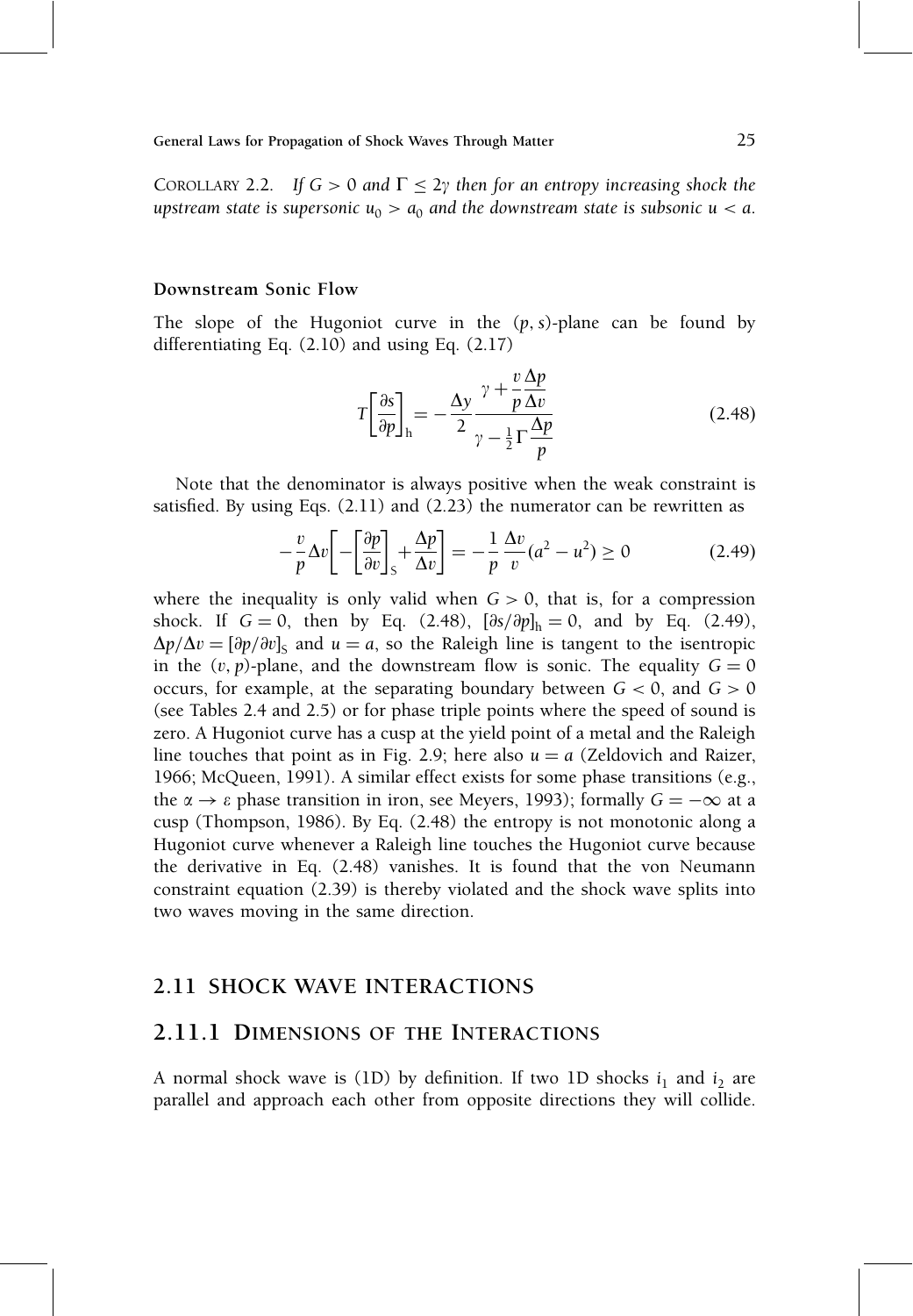26 L. F. Henderson



FIGURE 2.9 Shock splitting instability when  $G < 0$  locally at  $(v_1, p_1)$ , which is a sonic point  $u = a$ .

After collision there will be two reflected shock waves  $r_1$  and  $r_2$ , and a contact discontinuity cd, (see Fig. 2.10a). There will also be a collision if  $i_1$  and  $i_2$  move in the same direction. This is an overtaking collision and there are two possible outcomes. If  $i_1$  and  $i_2$  are weak shock waves, then after collision there will be a transmitted shock wave  $t$ , a reflected shock wave  $r$ , and a contact discontinuity cd. For stronger shock waves, an expansion wave e (see Fig. 2.10b) will replace the reflected shock wave  $r$ . Such phenomena are defined to be 1D shock interactions because all the waves and contact discontinuities are parallel to each other.

### 2.11.2 TWO-DIMENSIONAL SHOCK WAVE INTERACTIONS

These (2D) interactions occur between nonparallel, that is, oblique shocks. A few examples are illustrated in Fig. 2.11, but there are many other possibilities. By assigning a direction to every wave, and contact discontinuity in an interaction (Landau and Lifshitz, 1959) classification of it can be facilitated. Taking shock-fixed coordinates and resolving and  $U_0$  and U into perpendicular  $u_0$  and u, and parallel  $v_{t_0}$  and  $v_t$  vector components, as in Fig. 2.8, the direction of the shock wave is defined to be the same as  $v_t = v_t$ . In a similar way, a direction can be assigned to any wavelet in a Prandtl-Meyer expansion. For a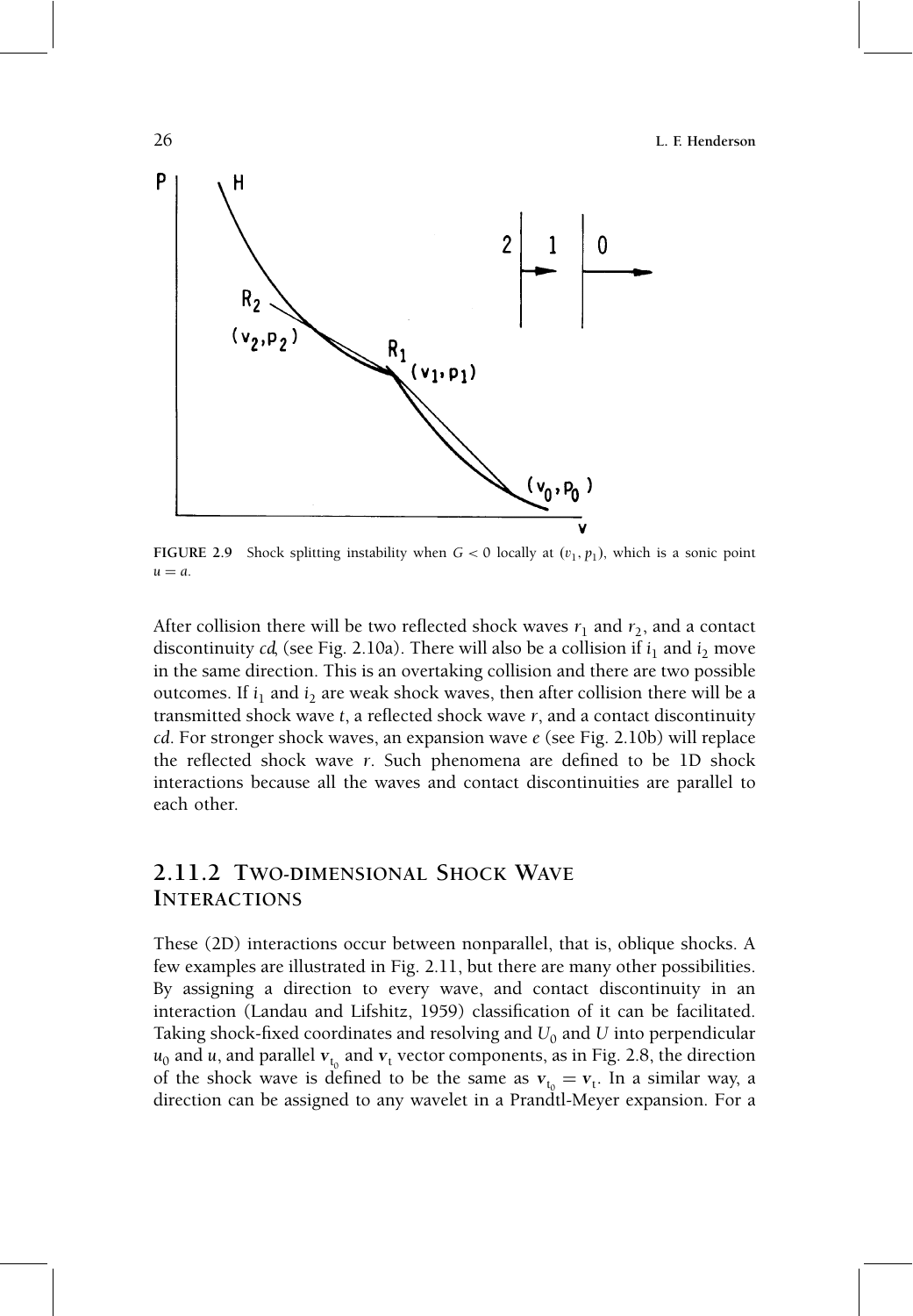

FIGURE 2.10 The one-dimensional collision of two planar shock waves  $i_1$  and  $i_2$ . a) Colliding shocks. b) Overtaking shocks, r-reflected shock wave, t-transmitted shock wave, e-expansion wave, and cd-contact discontinuity.

2D contact discontinuity, the direction is the same as the particle path on either side of it. As illustrated in Fig. 2.11, 2D waves and contact discontinuities may either meet or emanate from a point in the flow called a node (Glimm et al., 1985). When the direction of a wave points towards a node, we say that the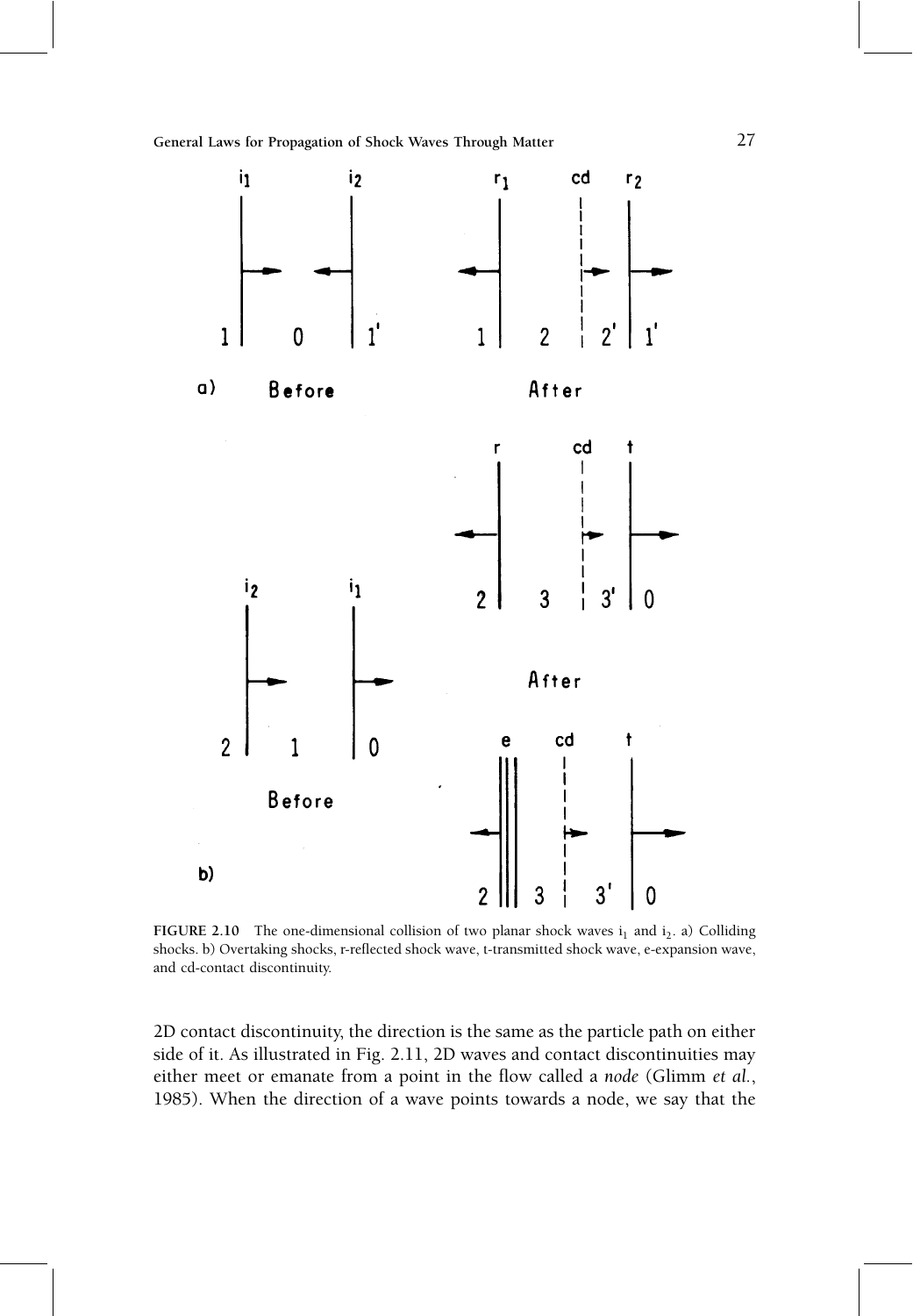

FIGURE 2.11 Examples of two-dimensional shock wave interactions. a) Regular reflection node, RR. b) Cross node, CR. c) Mach reflection node, MR. d) Degenerate cross node, DC. e) to g) Various overtaking nodes, OR.

wave arrives at the node or that it is an incoming wave. We say that it leaves the node or that it is an outgoing wave when it points away from the node. In this sense the wave direction is the same as that of the flow of information from flow disturbances. For example, an incident shock *i* always arrives at a regular reflection (RR) node while the reflected  $r$  shock always leaves it (see Fig. 2.11a). For a Mach reflection (MR), the  $i$  shock is incoming, while the  $r$  shock and Mach shock are outgoing, and so is the contact cd. It may be said that the i shock splits into the  $r$  and  $n$  shocks and the contact discontinuity (see Fig. 2.11c). By contrast, the very similar interaction (see Fig. 2.11d) has two incoming i shocks, and one outgoing r shock and contact discontinuity. It can only exist when there is an extra boundary in the flow, which is needed to generate  $i_2$ , (Henderson and Menikoff, 1998).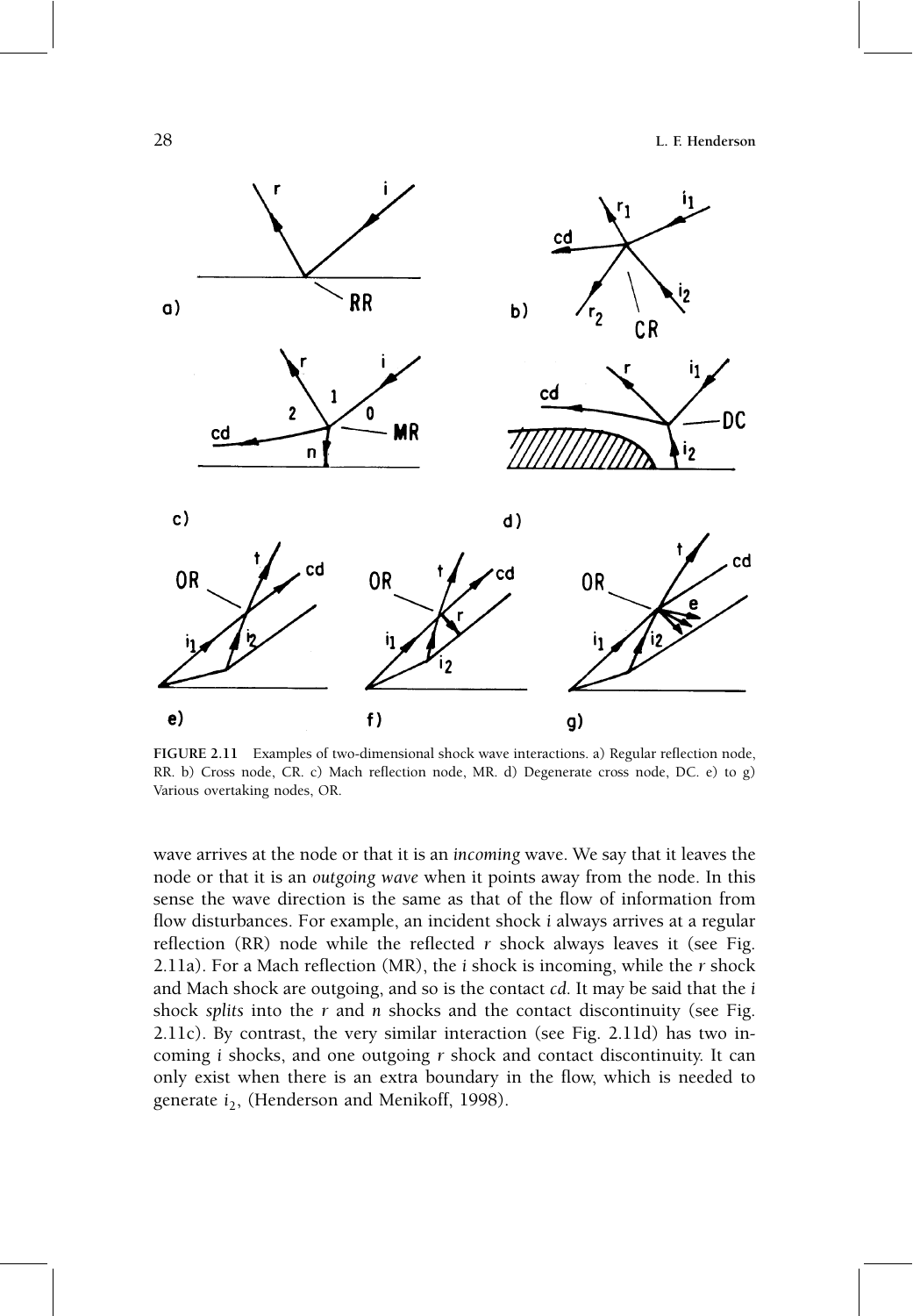### 2.11.3 THREE-DIMENSIONAL SHOCK WAVE INTERACTIONS

Shock waves that have conical, cylindrical or spherical symmetry are simple examples of (3D) shock waves. The study of the interactions of these shock waves or those with more complicated shapes usually requires the help of computer graphics software in order to achieve success. As an example of a recent study, see Skews (1996).

### 2.12 THE TRIPLE-SHOCK-ENTROPY AND RELATED THEOREMS

### 2.12.1 THE THEOREMS

The B-W theorem is directly applicable to either a 1D or a 2D shock wave, but not to the interactions of two or more of these shock waves. The triple-shockentropy (TSE) theorem gives information about shock interactions in materials whose EOSs satisfy  $G > 0$  and  $\Gamma \leq 2\gamma$ . Application to 3D interactions is possible in regions where the radius of curvature of the shock waves is small compared to their thicknesses, and where also transverse flow gradients are small.

THE TRIPLE-SHOCK-ENTROPY THEOREM. (Henderson and Menikoff, 1998)

Suppose that  $G > 0$  and  $\Gamma \leq 2\gamma$  are satisfied everywhere. Consider only the physically realistic, entropy increasing, shock waves. Then the entropy increase across a sequence of two shock waves is smaller than that across a single shock wave to the same final pressure.

This is the key theorem; for its somewhat lengthy proof see the cited reference. Extension of it to an n shock sequence follows easily by mathematical induction; the result is,

COROLLARY 2.3. A sequence of n shock waves has less entropy increase than a single shock wave to the same final pressure.

Once the entropy inequality has been derived it easy to obtain inequalities for other state variables. The results are,

COROLLARY 2.4. Consider the state downstream of a sequence of shock waves with the same final pressure as a single shock wave. The multiple shock waves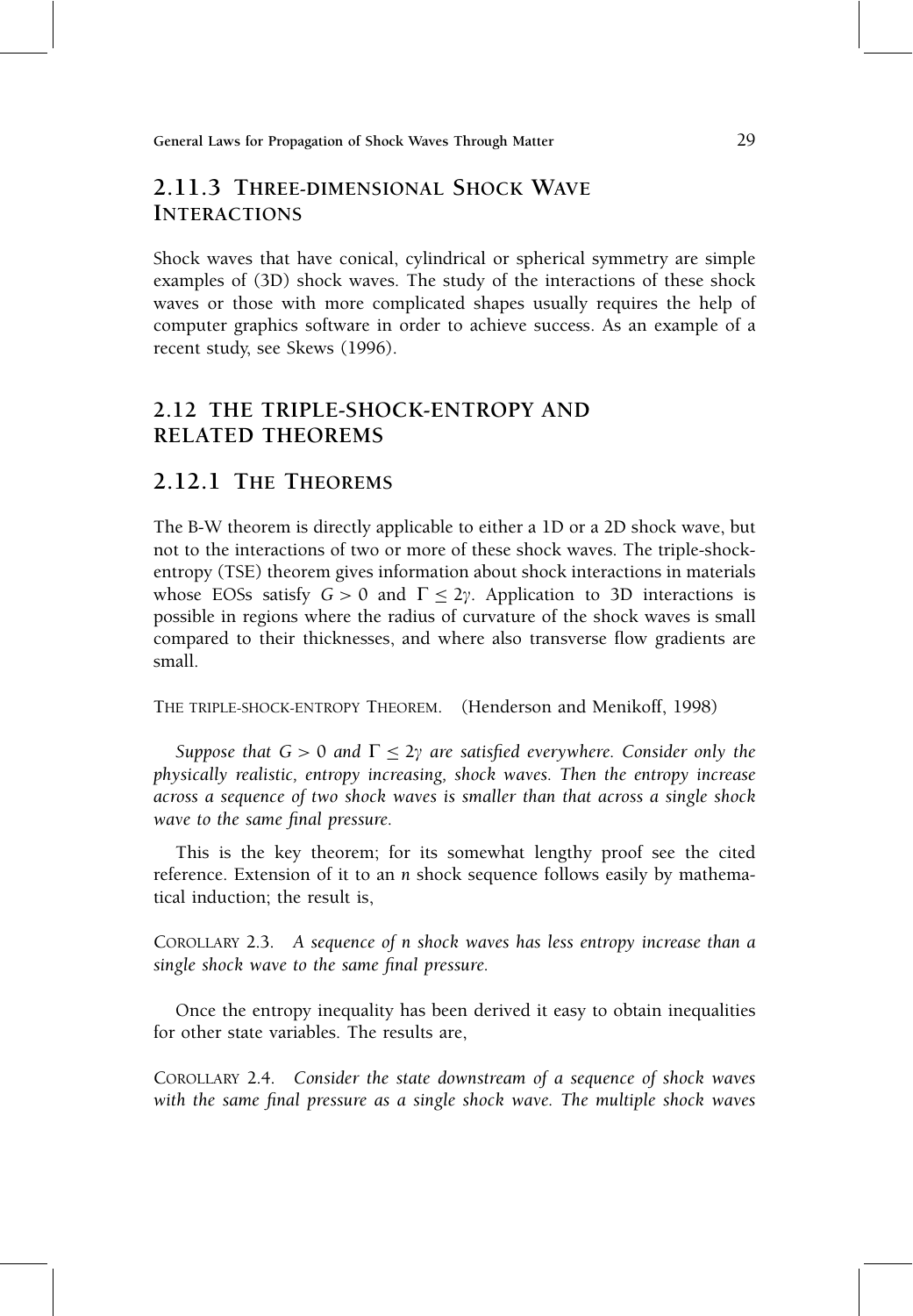have a smaller enthalpy and a smaller temperature increases than the single shock wave. Moreover, if  $\Gamma \leq \gamma$  then multiple shock waves have a smaller specific energy increase, and if  $\Gamma > 0$  then multiple shock waves have a smaller specific volume increase.

A similar result can also be obtained for the particle velocity with  $\Gamma \leq \gamma$ , as follows.

THE TRIPLE-SHOCK-PARTICLE-BOUND THEOREM. (Henderson and Menikoff 1998)

Suppose that  $G > 0$  and  $\Gamma \leq \gamma$  are satisfied everywhere. Consider a sequence of two, entropy increasing, shock waves from state 0 to state 1, and from state 1 to state 2, and a third shock from state 0 to state 2' with  $p_{2} = p_{2}$ . Then

$$
(u_2 - u_1)^2 + (u_1 - u_0)^2 < (u_2 - u_0)^2 \tag{2.50}
$$

### 2.12.2 APPLICATION TO SHOCK WAVE INTERACTIONS

Consider the consequences of the inequality equation (2.50) to 1D shock interactions. Suppose that before collision there is an incoming left-facing shock wave (0-1, L) approaching an incoming right-facing shock wave (0-1, R). The Hugoniot curves in the  $(u, P)$ -plane and the wave diagram in the  $(x, t)$ plane are sketched in Fig. 2.12. We shall now prove that the outgoing waves produced after the collision can only be shock waves. We begin by assuming to the contrary that one of the outgoing waves, say  $(1-2, R)$  is an expansion wave. This means that the Hugoniot curve for  $(1-2, R)$  must cross the Hugoniot for (0-1, L), which implies that  $u_2 > u_{2'}$  (see Fig. 2.13). To prove that this is impossible, we must show that  $u_2 < u_2$ . (Here we have dropped the L and R subscripts for simplicity.) Now  $u_2 < u_2$  can be expressed as

$$
|u_2 - u_1| - |u_1 - u_0| < |u_{2'} - u_0| \tag{2.51}
$$

But also because  $|u_2 - u_1| - |u_1 - u_0| < |u_2 - u_1|$ , then Eq. (2.50) implies that  $|u_2 - u_1| < |u_{2'} - u_0|$ , so Eq. (2.51) is satisfied. Hence, outgoing expansion waves are excluded and only outgoing shock waves are permitted.

The wave diagram is quite different for overtaking shock waves (Fig. 2.14). In this case there may exist states where outgoing expansion waves are possible, that is, where

$$
|u_2 - u_1| + |u_1 + u_0| > |u_{2'} - u_0|
$$
 (2.52)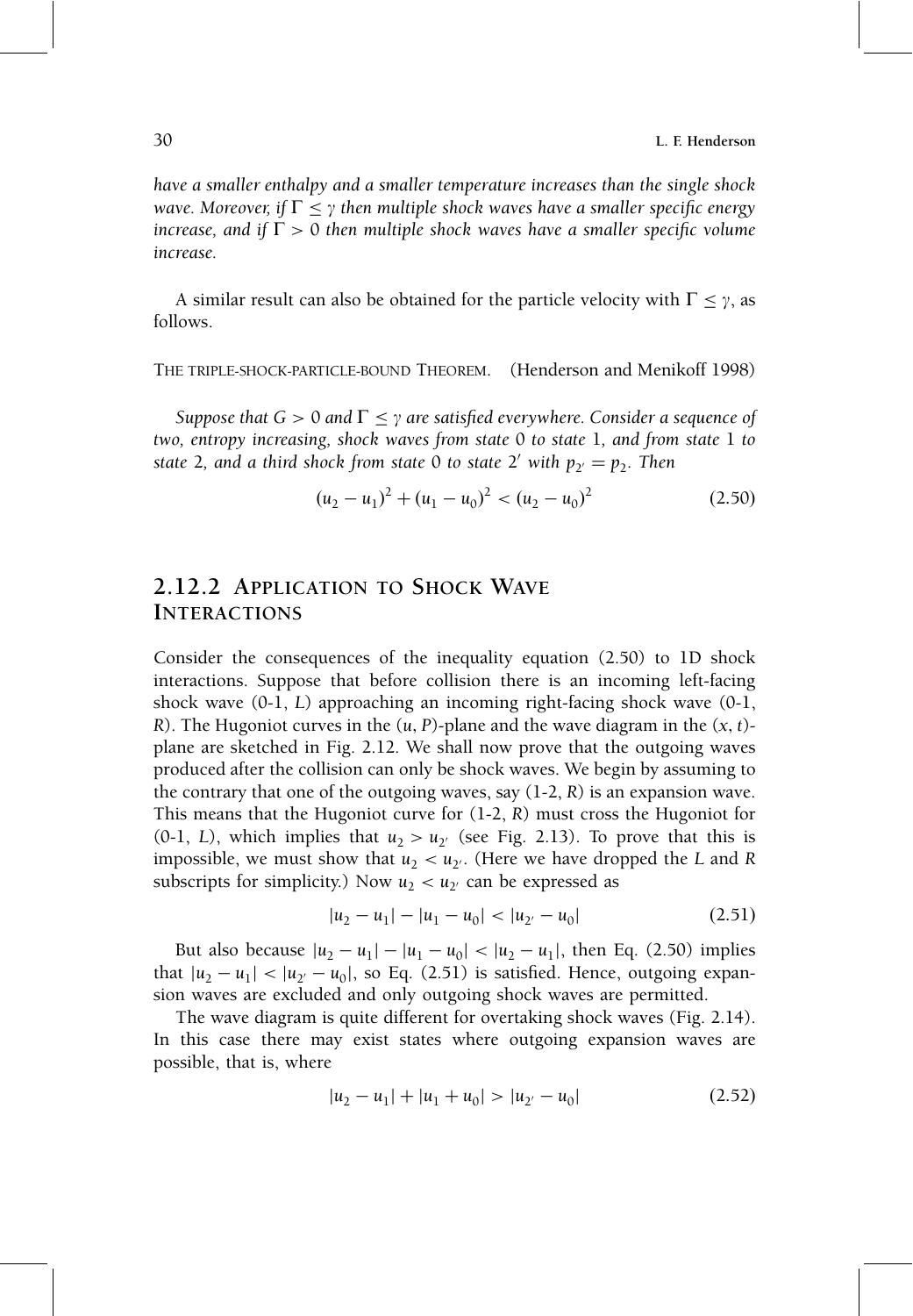

FIGURE 2.12 The collision of two shock waves of opposite family. a) Hugoniot loci in the  $(u, p)$ plane. The dashed lines are Hugoniot loci for the incoming shock waves and the solid lines are Hugoniot loci for the outgoing shock waves. The outgoing shock waves of the shock waves interaction correspond to the intersection point of the two solid curves. b) Wave diagram in the  $(x, t)$ -plane. The initial state is  $(0)$ , the incoming shock waves are  $(1)$  and the outgoing shock waves are (2). The superscripts L and R denote left and right in the  $(x, t)$ -plane. The 2' denotes a single shock wave from the initial state with the same final pressure as the outgoing shock waves.

As indicated in Fig. 2.14, this is possible if the shock waves are sufficiently strong, even though Eq.  $(2.50)$  must remain satisfied. The result is an outgoing reflected expansion wave and a shock wave that move in opposite directions. Alternatively, both outgoing waves are shock waves when the incoming shock waves are sufficiently weak.

Although the 2D interactions are more complex, the TSE theorem permits the immediate conclusion that a contact discontinuity must occur in the wave systems sketched in Figs. 2.11b, 2.11c, and 2.11d. By the extension to n shock



FIGURE 2.13 Excluded situation in which the collision of two shock waves of the opposite family would result in a reflected rarefaction.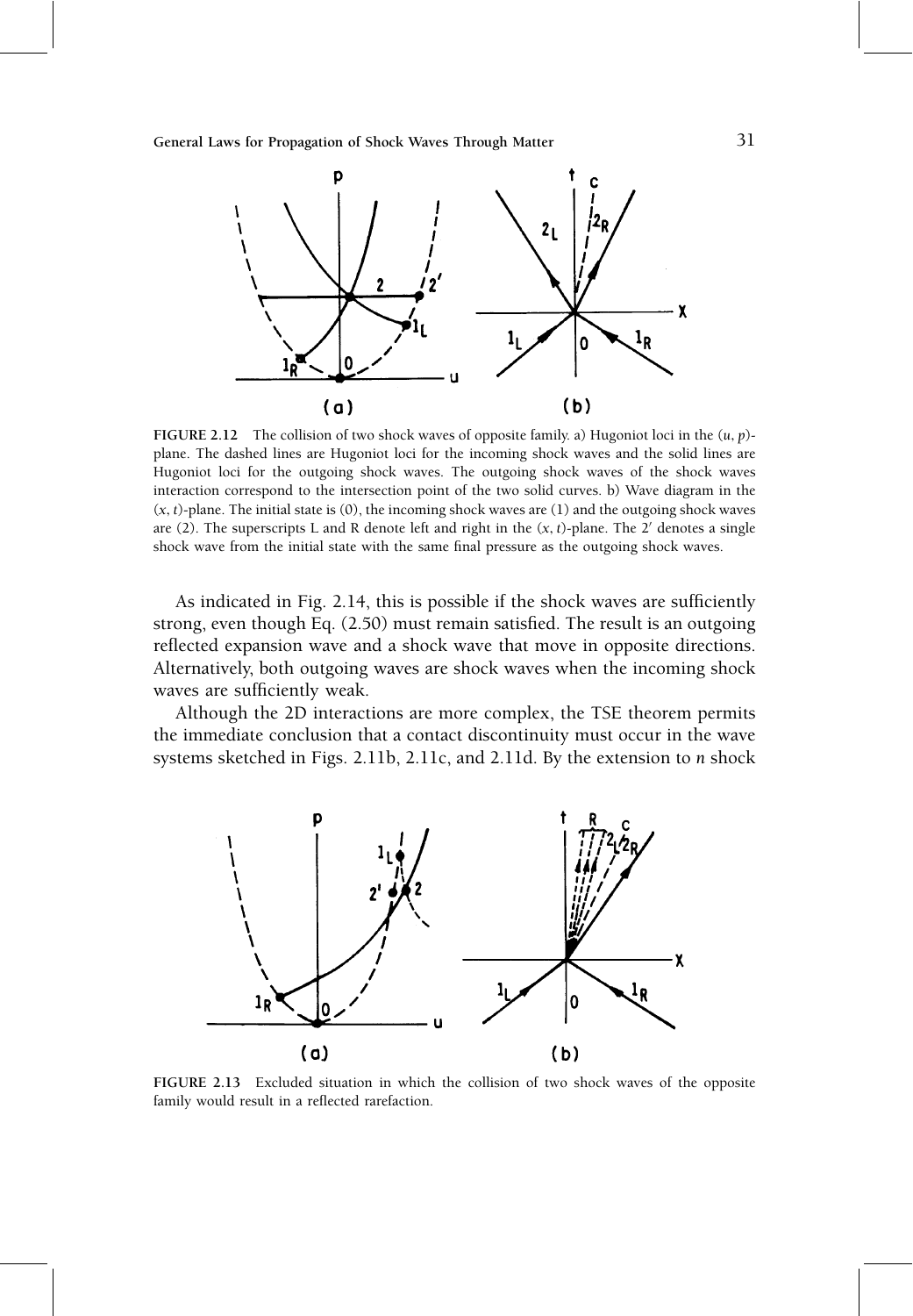32 L. F. Henderson



FIGURE 2.14 The overtaking of two shock waves of the same family. a) Hugoniot loci in the  $(u, p)$ -plane. b) Wave diagram in the  $(x, t)$ -plane when the outgoing shock waves consist of a reflected rarefaction wave and a transmitted shock wave. c) Wave diagram in the  $(x, t)$ -plane when the outgoing shock waves consist of a reflected shock wave and a transmitted shock wave. The lines with arrowheads represent particle paths.

waves the same conclusion follows for the systems sketched in Fig. 2.11e. Furthermore, inequalities for the thermodynamic states across the contact discontinuities are obtainable from Corollary 2.4, Section 2.12.1.

### 2.13 CROCCO'S THEOREM

This theorem is useful for application to curved shock waves of variable strength, such as a bow shock wave standing off a blunt body (see Fig. 2.15). It relates the flow velocity U and the vorticity  $\nabla \times U$  vectors to the gradients of the entropy  $\nabla s$  and total enthalpy  $\nabla h_t$ . It may be applied generally to shock wave problems because it is independent of any EOS. Given the Euler equation

$$
\rho \frac{DU}{Dt} = -\nabla p \tag{222}
$$

or after expanding the left-hand side

$$
\rho \frac{\partial U}{\partial t} + \rho (U \cdot \nabla) U = -\nabla p \tag{2.53}
$$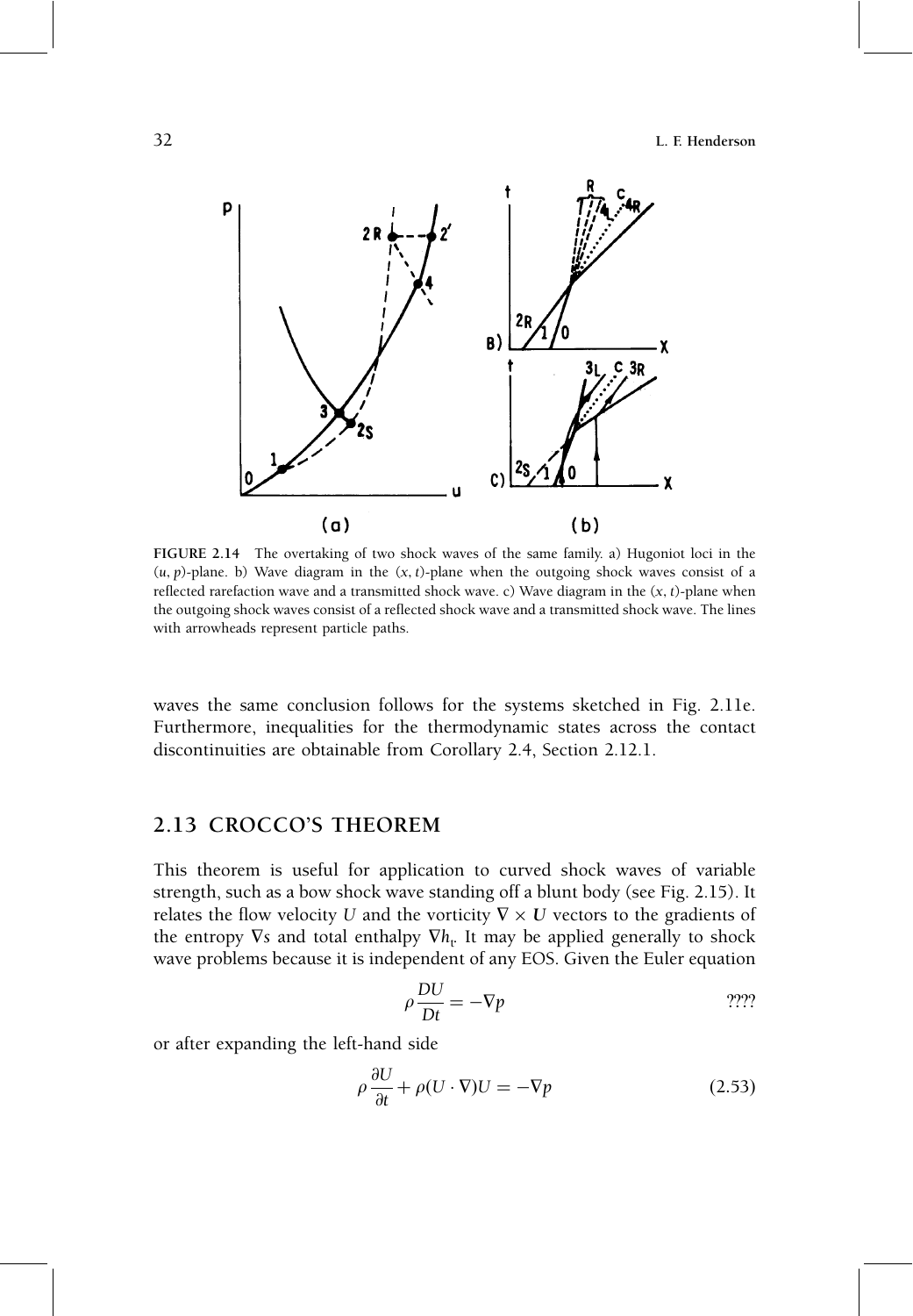

FIGURE 2.15 A curved shock wave S standing off a blunt body B.

Now rewriting the fundamental equation (2.17) in terms of the enthalpy  $Tds = dh - vdp$ , and because for 3D flow the differentials can be replaced by the gradient operator,

$$
T\nabla s = \nabla h - v\nabla P = \nabla h - \frac{1}{\rho} \nabla p \tag{2.54}
$$

Eliminating  $\nabla p$  from Eqs. (2.53) and (2.54)

$$
T\nabla s = \nabla h + \frac{\partial U}{\partial t} + (U \cdot \nabla)U
$$
\n(2.55)

But from Eq. (2.9),

$$
h = h_{t} - \frac{1}{2}u^{2} \to \nabla h = \nabla h_{t} - \frac{1}{2}\nabla U^{2}
$$
 (2.56)

Eliminating h between Eqs. (2.55) and (2.56)

$$
T\nabla s = \nabla h_t - \frac{1}{2}\nabla U^2 + \frac{\partial U}{\partial t} + (U \cdot \nabla)U
$$
\n(2.57)

Finally, the vorticity vector can be introduced by means of the identity

$$
\nabla \frac{1}{2} U^2 - (U \cdot \nabla) U = Ux(\nabla x U)
$$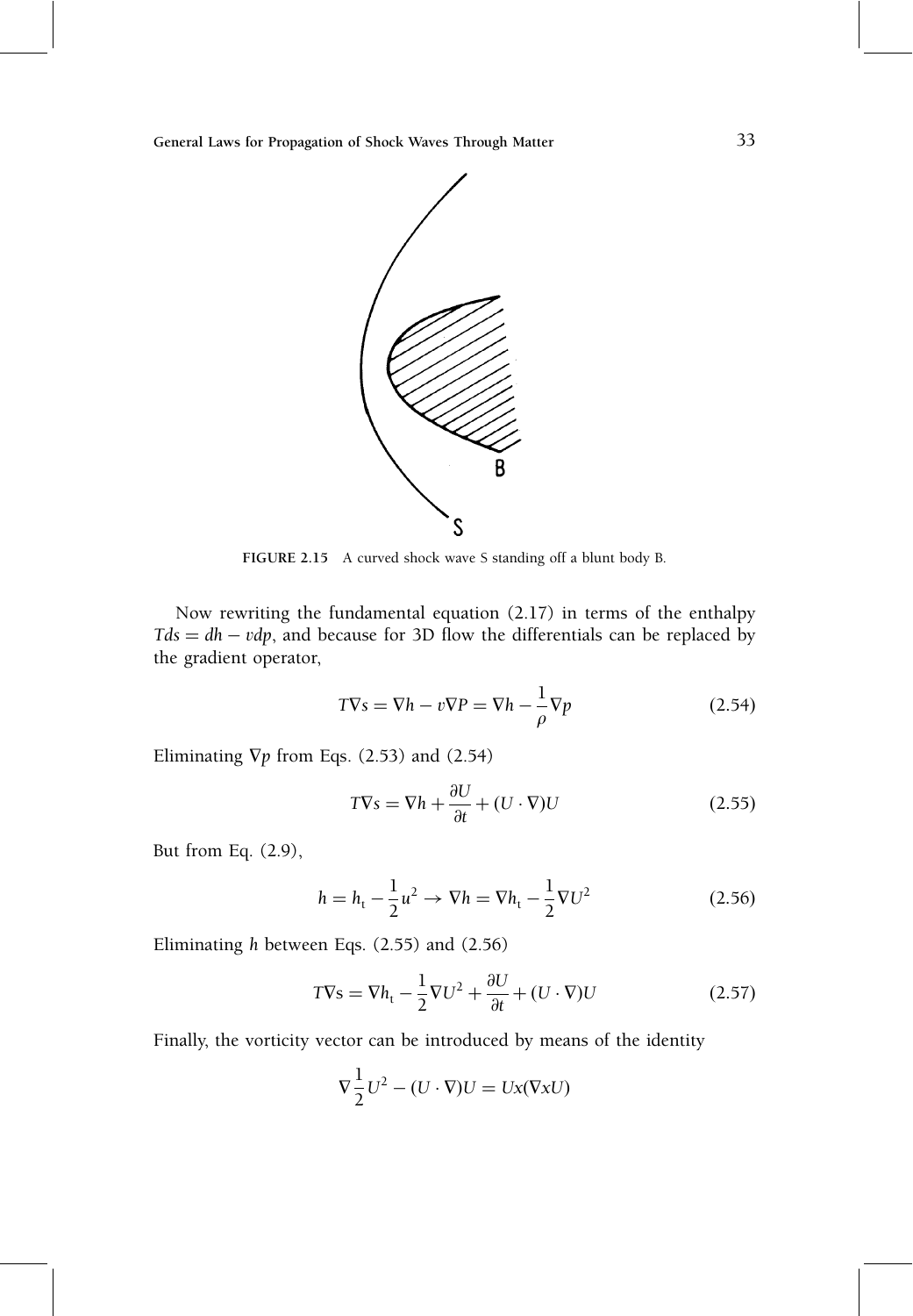34 L. F. Henderson

so that Eq. (2.57) becomes Crocco's theorem (Crocco, 1937):

$$
TVs = Vh_t - Ux(V \times U) + \frac{\partial U}{\partial t}
$$
\n(2.58)

#### 2.14 THE REFRACTION LAW

This is a kinematic equation and it is independent of any EOS. It is useful when a 2 or a 3D wave interaction has at least one node (see Fig. 2.11). Consider a reference frame that is at rest with respect to the undisturbed material. It is clear that if a wave system is to be stable against breaking up into some other system, then it is necessary that all the waves meeting at a node must propagate at the same velocity along the node trajectory.

An example of the node that occurs in regular reflection  $(RR)$  is shown in Fig. 2.16. This system may appear for example when an incident shock I diffracts over a rigid ramp. If the wave vectors for the I and  $r$  shocks are, respectively,  $U_{\rm i}$  and  $U_{\rm r}^\prime$ , and if the corresponding downstream particle (piston)



FIGURE 2.16 Wave and particle velocity vectors in laboratory frame coordinates for the regular reflection RR of an incident shock wave i.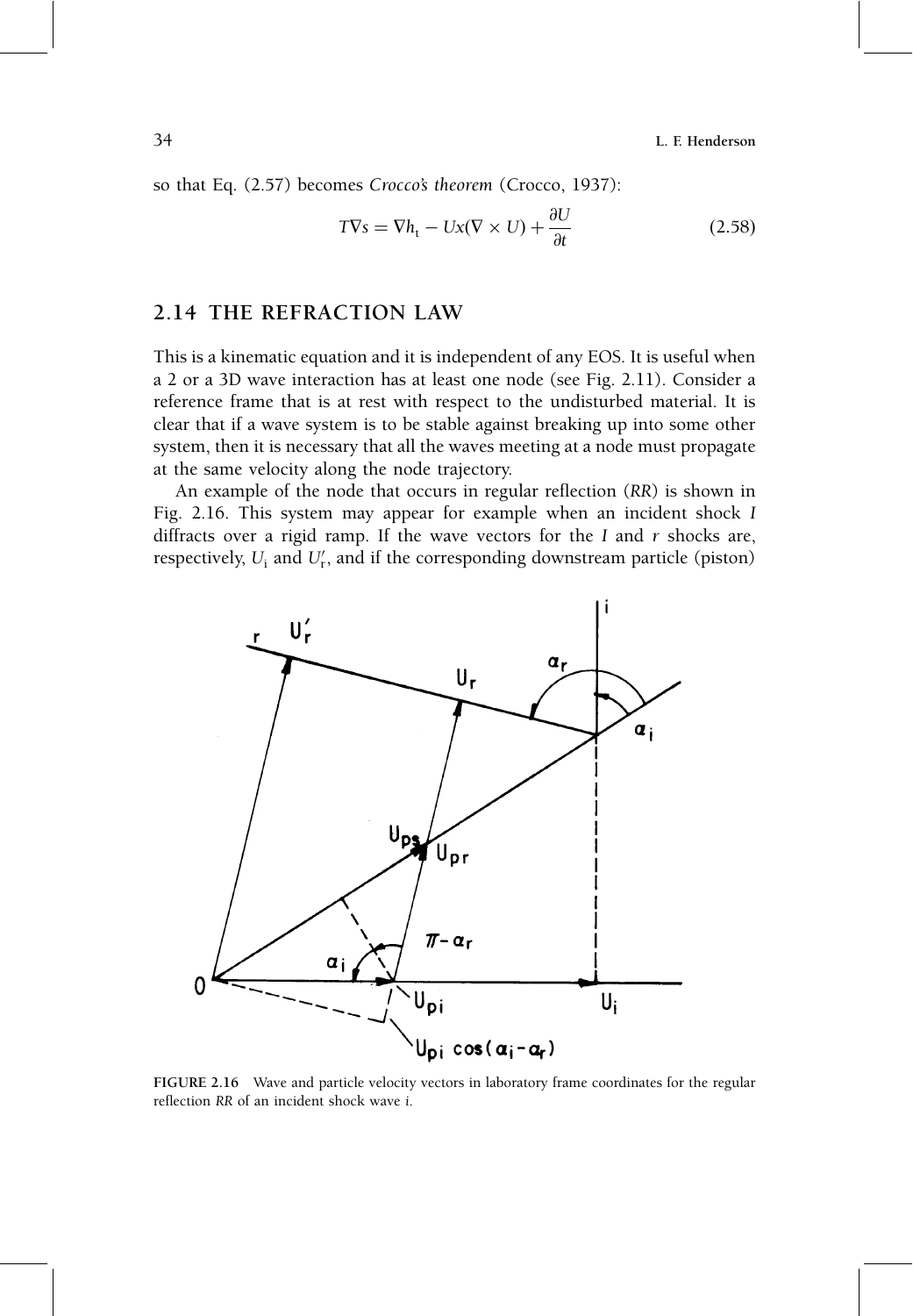velocity vectors are  $U_{pi}$  and  $U_{pr}$ , and if the angles of incidence and reflection are  $\alpha_i$  and  $\alpha_r$ , then by geometry the refraction law is

$$
U = \frac{U_{\rm i}}{\sin \alpha_{\rm i}} = \frac{U_{\rm r}'}{\sin(\pi - \alpha_{\rm r})} = \frac{U_{\rm r}'}{\sin \alpha_{\rm r}}\tag{2.59}
$$

Because the incident shock wave compresses and accelerates the undisturbed material, the r shock wave propagates into a material that is both moving and compressed. If  $U_r$  is the velocity of r relative to the moving material that is upstream of it, then by geometry,

$$
U'_{\rm r} = U_{\rm r} + U_{\rm pi} \cos(\alpha_{\rm i} - \alpha_{\rm r}) \tag{2.60}
$$

If the ramp surface is impervious, then one has the boundary condition

$$
U_{\rm pi}\cos\alpha_{\rm i}=U_{\rm pr}\cos(\pi-\alpha_{\rm r})=-U_{\rm pr}\cos\alpha_{\rm r}
$$
 (2.61)

When the ramp angle  $(\frac{1}{2}\pi - \alpha_i)$  and the shock wave velocity  $U_i$  are given, then the particle velocity  $U_{pi}$  can be found from Eq. (2.3) and the EOS of the material. This leaves four unknowns  $\alpha_{\rm r}$ ,  $U'_{\rm r}$ ,  $U_{\rm r}$  and  $U_{\rm pr}$ , and there are three equations,  $(2.59)$ – $(2.61)$ . A fourth equation can be obtained from Eq.  $(2.3)$  and the EOS to find the relation between  $U_r$  and  $U_{pr}$ . Thus the RR problem can be solved when  $U_i$ ,  $\alpha_i$  and the EOS are given.

The more complicated Mach reflection (MR) is presented as a second example in Fig. 2.17. In order to accommodate the Mach shock n, the refraction law is extended by adding another equation, which includes the corresponding wave and particle velocities  $U_n$  and  $U_{pn}$ , respectively

$$
U = \frac{U_{\rm i}}{\sin \alpha_{\rm i}} = \frac{U_{\rm r}'}{\sin \alpha_{\rm r}} = \frac{U_{\rm n}}{\sin \alpha_{\rm n}}\tag{2.62}
$$

The law provides a powerful means for finding when one wave system changes to another as a result of a continuous change in the system parameters. For example, consider the MR sketched in Fig. 2.11c, in which the Mach shock n, leaves the node. Suppose that  $\alpha_i$  decreases while the other independent parameters such as  $U_i$  are held constant. This causes  $\alpha_n$  to increase, and a condition can be reached where  $\alpha_n > \pi/2$ . Hence, n now arrives at the node as in Fig. 2.11d, and an extra boundary  $c$  is needed to support the appearance of  $n = i_2$ . If it is not present then the three shock wave system cannot appear, and an RR appears instead. The separating, or transition condition occurs when  $\alpha_n = \pi/2$ , and Eq. (2.62) gives

$$
\sin \alpha_{\rm n} = \frac{U_{\rm n}}{U_{\rm i}}\tag{2.63}
$$

Equation (2.62) defines the mechanical equilibrium criterion for  $RR \leftrightarrow MR$ transition, and is such that Mach shock  $n$  is a normal shock. Equations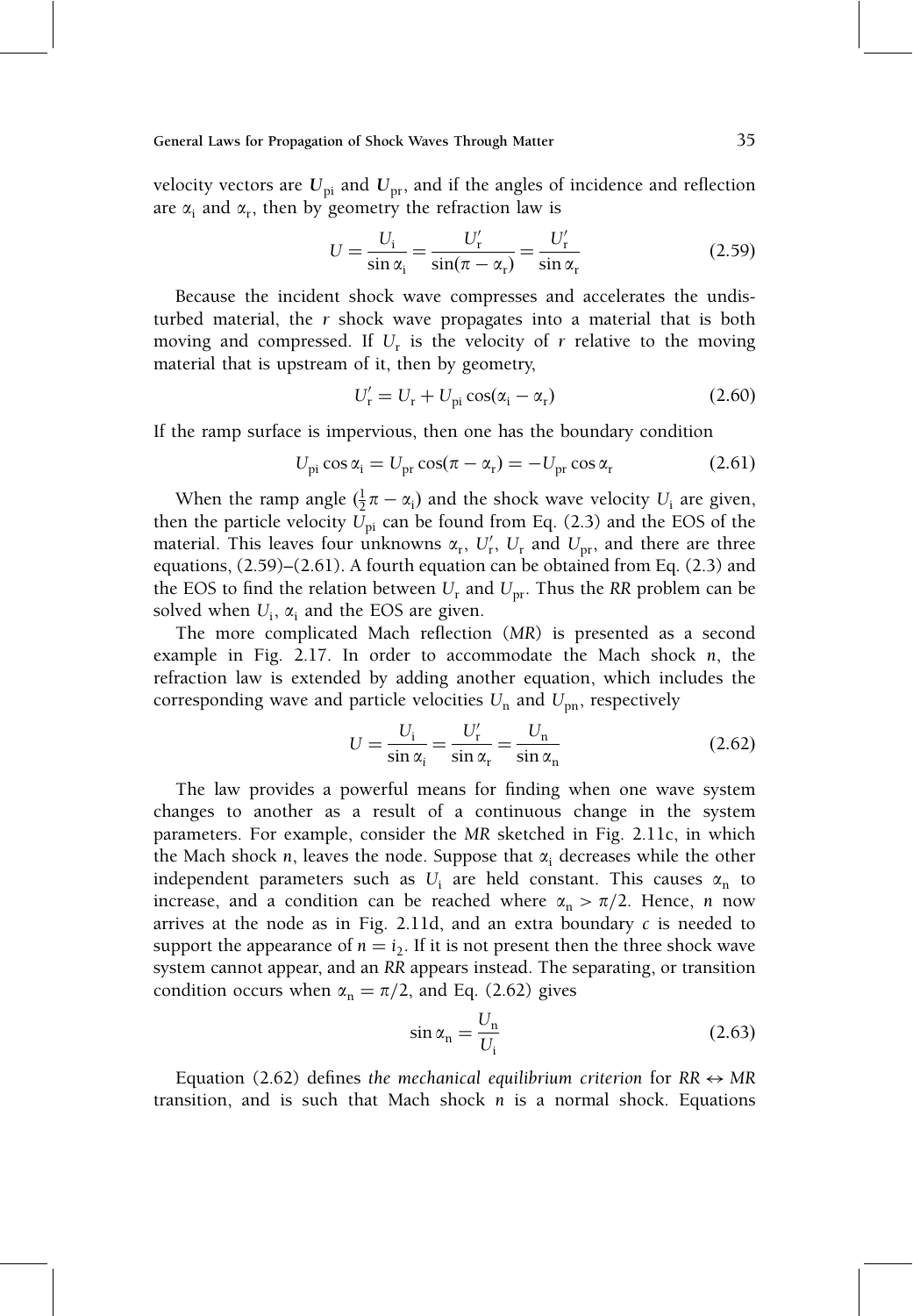36 L. F. Henderson



FIGURE 2.17 Wave and particle velocity vectors in laboratory frame coordinates for the Mach reflection MR of an incident shock wave i.

analogous to (2.60) and (2.61) require an extensive discussion and are omitted here (for more details, see Henderson, 1989).

### 2.15 CONCLUDING REMARKS

This chapter has presented what are arguably the most fundamental results available about normal and oblique shock waves and their 1D and 2D interactions. In summary they are:

- The conservation laws (2.1) to (2.3) or (2.6) to (2.8), and the equivalent Hugoniot (2.10) and Raleigh (2.11) equations. They can be applied to either a normal or an oblique shock wave in any material.
- The Bethe-Weyl Theorem (Section 2.10). It can also be applied to either a normal or to an oblique shock wave in any material, but it is most powerful when the material EOS is convex  $G > 0$  [Eq. (2.28)] and when the EOS also obeys the weak constraint  $\Gamma \leq 2\gamma$  [Eq. (2.43)]. All materials in a single phase obey these EOS constraints for almost all thermodynamic constraints. Exceptions for a fluid in a single phase occur near a phase critical point, if the fluid has at least seven atoms in its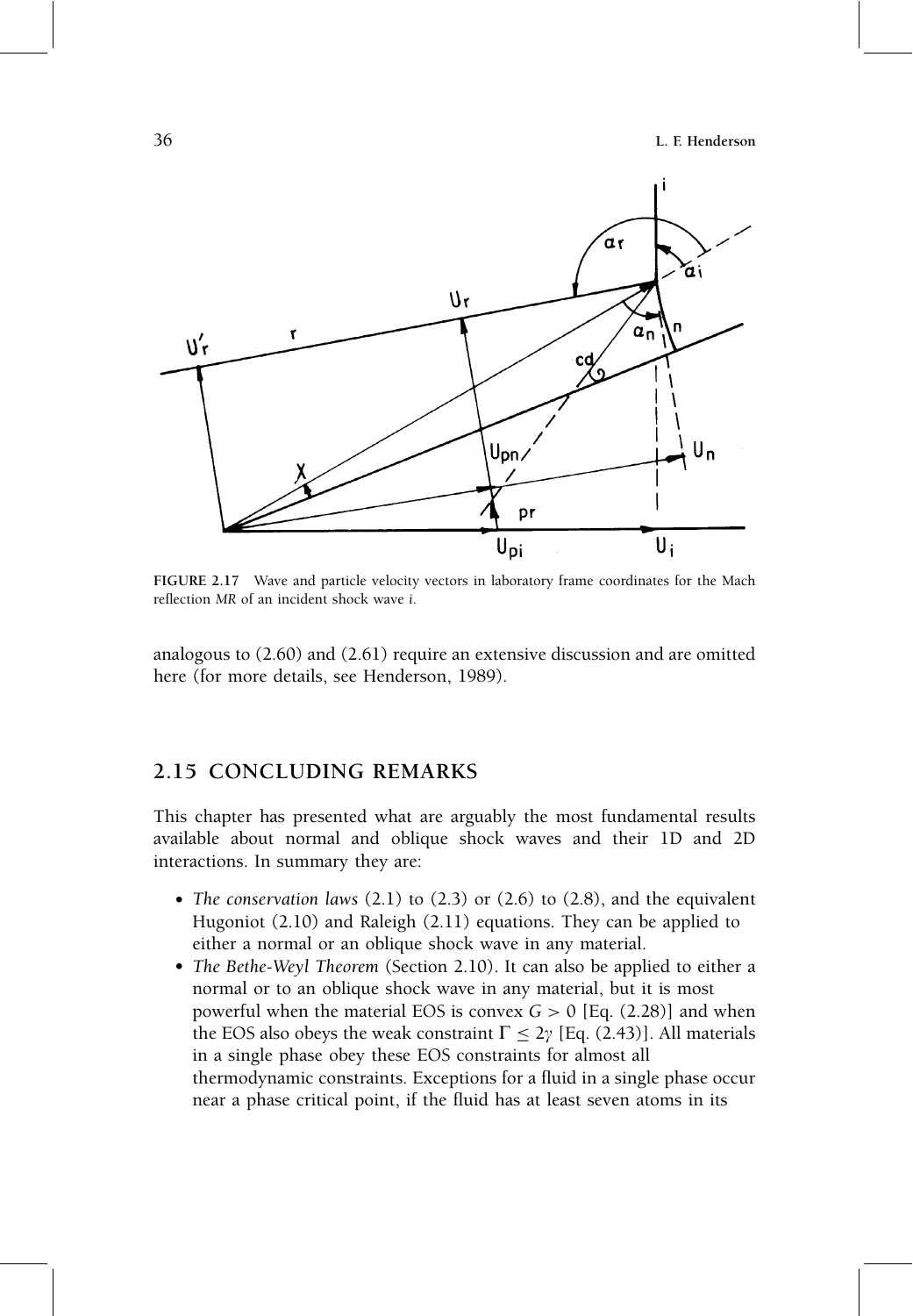molecule. Other exceptions exist at the yield point of a metal, and for some, but not all multiphase states.

- The triple-shock entropy Theorem (Section 2.12). This theorem gives general properties for 1D and 2D shock wave interactions when the material EOS obeys the  $G > 0$  and  $\Gamma \leq 2\gamma$  constraints.
- Crocco's theorem (Eq. 2.58 in Section 2.13). This theorem is useful when there are entropy, total enthalpy, or velocity gradients upstream of the shock or when the shock is curved and with nonuniform strength. It is applicable to any material.
- The refraction law (Eqs. 2.59 and 2.62 in Section 2.14). This theorem is useful when there are wave nodes present in 2D or 3D shock interactions. It provides a means for finding where one wave system changes into another under a continuous change of the system parameters. It can be applied to any material.

### APPENDIX: THE CONVEXITY OF AN EQUATION OF STATE

Following Bethe (1942), the basis of his method for finding if  $\left[\frac{\partial^2 p}{\partial v^2}\right]_S > 0$ for a given EOS is the equation

$$
\begin{aligned}\n\left[\frac{\partial^2 p}{\partial v^2}\right]_{\rm S} &= \left[\frac{\partial^2 p}{\partial v^2}\right]_{\rm T} - \frac{3T}{C_{\rm V}} \left[\frac{\partial p}{\partial T}\right]_{\rm V} \left[\frac{\partial^2 p}{\partial v \partial T}\right] + \frac{3T}{C_{\rm V}^2} \left[\left[\frac{\partial p}{\partial T}\right]_{\rm V}\right]^2 \left[\frac{\partial C_{\rm V}}{\partial v}\right]_{\rm T} \\
&+ \frac{T}{C_{\rm V}^2} \left[\left[\frac{\partial p}{\partial T}\right]_{\rm V}\right]^2 \left[1 - \frac{T}{C_{\rm V}} \left[\frac{\partial C_{\rm V}}{\partial T}\right]_{\rm V}\right]\n\end{aligned}
$$

#### REFERENCES

- Bethe, H. (1942). The theory of shock waves for an arbitrary equation of state, Clearing House for Federal Scientific and Technical Information, U.S. Dept. Commerce, Wash. DC Rept. PB-32189. Callen, H.B. (1985). Thermodynamics, New York: John Wiley.
- Collins, J.G. and White, G.K. (1964). Thermal expansion of Solids, in Progress in Low Temperature Physics, Vol. 4, C.J. Groter, ed., pp. 450-479.

Courant, R. and Friedrichs, K. (1948). Supersonic Flow and Shock Waves, New York: Interscience.

Crocco, L. (1937). Eine neue Stromfunction fur die Erforschung der Bewegung der Gase mit Rotation. Z. Angew. Math. Mech., 17: 1-7.

Duvall, G.E., and Graham, R.A. (1977). Phase transitions under shock-wave loading. Rev. Modern Phys. 49: 523-579.

Fickett, W. and Davis, W. (1979). Detonation, Los Angeles: UC Berkeley Press.